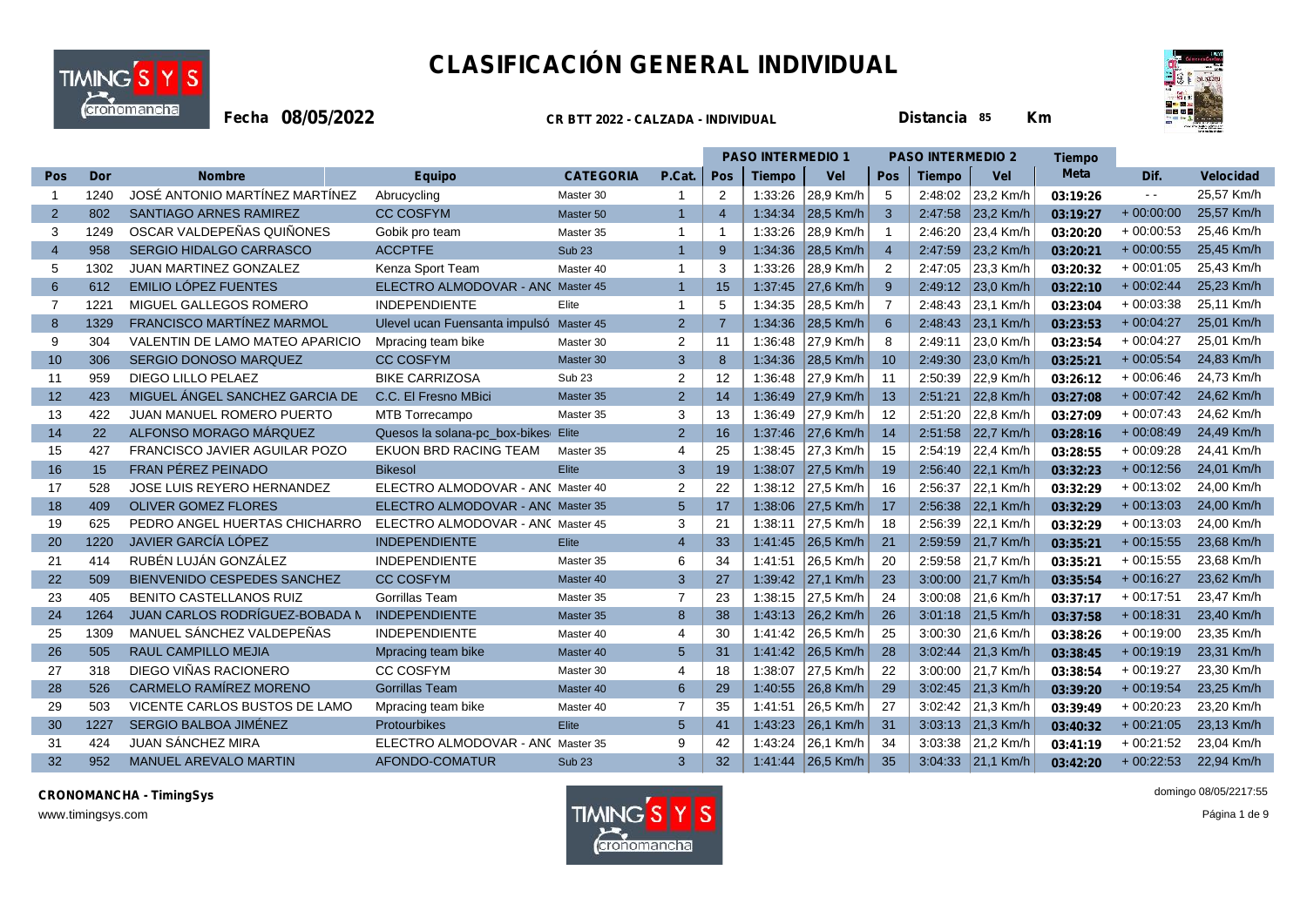

**08/05/2022**

**Fecha** *Km* **CR BTT 2022 - CALZADA - INDIVIDUAL**

*Distancia<sup>85</sup>*

|            |                |                                        |                                                |                   |                |     | <b>PASO INTERMEDIO 1</b> |              |            | <b>PASO INTERMEDIO 2</b> |                            | Tiempo      |             |            |
|------------|----------------|----------------------------------------|------------------------------------------------|-------------------|----------------|-----|--------------------------|--------------|------------|--------------------------|----------------------------|-------------|-------------|------------|
| <b>Pos</b> | Dor            | <b>Nombre</b>                          | <b>Equipo</b>                                  | <b>CATEGORIA</b>  | P.Cat.         | Pos | <b>Tiempo</b>            | Vel          | <b>Pos</b> | <b>Tiempo</b>            | Vel                        | <b>Meta</b> | Dif.        | Velocidad  |
| 33         | 6              | ANTONIO PRADO CAÑADAS                  | <b>CC MORALEÑO</b>                             | Elite             | 6              | 37  | 1:41:52                  | 26.5 Km/h    | 30         | 3:02:46                  | 21,3 Km/h                  | 03:42:35    | $+00:23:08$ | 22,91 Km/h |
| 34         | 425            | MOISES SERRANO JIMENEZ                 | Quesos la solana-pc_box-bikes                  | Master 35         | 10             | 48  | 1:45:40                  | $25.5$ Km/h  | 39         | 3:06:42                  | $\sqrt{20.9 \text{ Km/h}}$ | 03:42:46    | $+00:23:19$ | 22,89 Km/h |
| 35         | 10             | <b>JUAN SANCHEZ RAMOS</b>              | <b>INDEPENDIENTE</b>                           | Elite             | $\overline{7}$ | 45  | 1:45:04                  | 25.7 Km/h    | 38         | 3:06:25                  | 20.9 Km/h                  | 03:42:47    | $+00:23:20$ | 22.89 Km/h |
| 36         | 957            | ÁLVARO GONZÁLEZ VIZCAÍNO CALDEI        | <b>CC COSFYM</b>                               | Sub <sub>23</sub> | $\overline{4}$ | 36  | 1:41:52                  | 26.5 Km/h    | 36         | 3:04:33                  | $21.1$ Km/h                | 03:42:49    | $+00:23:22$ | 22,89 Km/h |
| 37         | 520            | RUBEN GONZALO MENASALVAS JIMÉI         | AMIGOS DEL PLATO GRANDE Master 40              |                   | 8              | 39  | 1:43:18                  | 26.1 Km/h    | 37         | 3:05:31                  | 21.0 Km/h                  | 03:44:44    | $+00:25:18$ | 22,69 Km/h |
| 38         | 1239           | JAIME MARTÍNEZ SAHUQUILLO              | PEÑA BTT LOS TORTUGAS F, Master 30             |                   | 5              | 43  | 1:43:24                  | $26.1$ Km/h  | 32         | 3:03:21                  | $21.3$ Km/h                | 03:45:50    | $+00:26:24$ | 22,58 Km/h |
| 39         | 1230           | <b>JESUS MARTINEZ SAHUQUILLO</b>       | <b>INDEPENDIENTE</b>                           | Master 30         | 6              | 24  | 1:38:30                  | 27.4 Km/h    | 33         | 3:03:23                  | 21,3 Km/h                  | 03:45:51    | $+00:26:24$ | 22,58 Km/h |
| 40         | 1262           | <b>FRANCISCO VALERO MARTÍNEZ</b>       | <b>Kenza Sport Team</b>                        | Master 35         | 11             | 40  | 1:43:21                  | $26.1$ Km/h  | 40         | 3:06:58                  | 20,9 Km/h                  | 03:46:56    | $+00:27:29$ | 22,47 Km/h |
| 41         | 5              | LUIS MIGUEL MEJIA CEBALLOS             | <b>CC COSFYM</b>                               | Elite             | 8              | 6   | 1:34:36                  | 28,5 Km/h    | 41         | 3:08:25                  | 20,7 Km/h                  | 03:48:15    | $+00:28:48$ | 22,34 Km/h |
| 42         | $\overline{4}$ | <b>RICARDO DIAZ SELAS</b>              | <b>CC COSFYM</b>                               | Elite             | 9              | 26  | 1:39:33                  | 27,1 Km/h    | 48         | 3:11:27                  | $20.4$ Km/h                | 03:48:16    | $+00:28:49$ | 22,34 Km/h |
| 43         | 814            | MANUEL GARCIA-VILLARACO DIAZ-CO        | Mpracing team bike                             | Master 50         | $\overline{2}$ | 56  | 1:47:39                  | 25.1 Km/h    | 47         | 3:10:41                  | 20.5 Km/h                  | 03:48:22    | $+00:28:55$ | 22,33 Km/h |
| 44         | 431            | <b>MANUEL MORENO RODRIGO</b>           | <b>Gorrillas Team</b>                          | Master 35         | 12             | 49  | 1:45:41                  | $25.5$ Km/h  | 42         | 3:09:20                  | $20.6$ Km/h                | 03:49:03    | $+00:29:37$ | 22,26 Km/h |
| 45         | 1233           | JOSE ANGEL BASTANTE GARCIA             | <b>JMC SPORT TEAM</b>                          | Master 30         | $\overline{7}$ | 59  | 1:48:23                  | 24.9 Km/h    | 46         | 3:10:37                  | 20.5 Km/h                  | 03:49:14    | $+00:29:47$ | 22,25 Km/h |
| 46         | 314            | <b>JONATHAN MORENO GENAL</b>           | <b>BIKE CARRIZOSA</b>                          | Master 30         | 8              | 47  | 1:45:27                  | 25,6 Km/h    | 45         | 3:10:32                  | 20,5 Km/h                  | 03:50:27    | $+00:31:00$ | 22,13 Km/h |
| 47         | 320            | ÁLVARO CARRETERO RUIZ                  | <b>CC COSFYM</b>                               | Master 30         | 9              | 28  | 1:39:43                  | 27.1 Km/h    | 43         | 3:10:01                  | 20,5 Km/h                  | 03:51:15    | $+00:31:49$ | 22,05 Km/h |
| 48         | 956            | MARIO GALLEGO DE LA SACRISTANA         | AMIGOS DEL PLATO GRANDE Sub 23                 |                   | 5              | 44  | 1:43:58                  | $26.0$ Km/h  | 44         | 3:10:07                  | 20,5 Km/h                  | 03:51:16    | $+00:31:49$ | 22,05 Km/h |
| 49         | 616            | JOSÉ RAMÓN OROZCO CID                  | <b>ENTREPINARES BIKE &amp; TRAIL Master 45</b> |                   | $\overline{4}$ | 20  | 1:38:10                  | 27.5 Km/h    | 50         | 3:16:47                  | 19,8 Km/h                  | 03:54:46    | $+00:35:20$ | 21.72 Km/h |
| 50         | 1292           | ALFREDO VAQUERO TRUJILLO               | <b>INDEPENDIENTE</b>                           | Master 40         | 9              | 46  | 1:45:05                  | $25.7$ Km/h  | 49         | 3:13:12                  | $20.2$ Km/h                | 03:55:59    | $+00:36:33$ | 21,61 Km/h |
| 51         | 1383           | ROBERTO VILLAVERDE MARTINEZ            | <b>INDEPENDIENTE</b>                           | Master 35         | 13             | 63  | 1:49:17                  | 24.7 Km/h    | 55         | 3:18:16                  | 19.7 Km/h                  | 03:57:44    | $+00:38:17$ | 21,45 Km/h |
| 52         | 508            | <b>JOSE ANTONIO CASTRO VENTAS</b>      | <b>KMS</b>                                     | Master 40         | 10             | 66  | 1:49:18                  | $24.7$ Km/h  | 51         | 3:16:55                  | 19,8 Km/h                  | 03:57:44    | $+00:38:17$ | 21,45 Km/h |
| 53         | 1328           | <b>JUAN MEDINA ANGULO</b>              | Pollateam 500                                  | Master 45         | 5              | 80  | 1:52:47                  | 23,9 Km/h    | 61         | 3:19:19                  | 19.6 Km/h                  | 03:58:01    | $+00:38:34$ | 21,43 Km/h |
| 54         | 511            | CÉSAR DUQUE PECES                      | <b>CC COSFYM</b>                               | Master 40         | 11             | 72  | 1:51:00                  | $24.3$ Km/h  | 56         | 3:18:31                  | 19,6 Km/h                  | 03:59:06    | $+00:39:40$ | 21,33 Km/h |
| 55         | 833            | MAXIMO SANTOS GARCIA-VISO              | <b>CC COSFYM</b>                               | Master 50         | 3              | 71  | 1:50:50                  | 24,4 Km/h    | 53         | 3:18:03                  | 19,7 Km/h                  | 03:59:08    | $+00:39:41$ | 21,33 Km/h |
| 56         | 1288           | <b>ENRIQUE DOPICO MARTINEZ</b>         | <b>No</b>                                      | Master 40         | 12             | 68  | 1:50:26                  | 24,4 Km/h    | 58         | 3:19:00                  | 19,6 Km/h                  | 03:59:36    | $+00:40:10$ | 21,28 Km/h |
| 57         | 1307           | TOMÀS LÒPEZ QUICIOS                    | MTB Torrecampo                                 | Master 40         | 13             | 51  | 1:45:45                  | 25,5 Km/h    | 57         | 3:18:58                  | 19,6 Km/h                  | 03:59:42    | $+00:40:15$ | 21,28 Km/h |
| 58         | 410            | ROBERTO CARLOS JIMÉNEZ DEL CAM         | Mpracing team bike                             | Master 35         | 14             | 57  | 1:47:44                  | $25.1$ Km/h  | 54         | 3:18:06                  | 19,7 Km/h                  | 04:01:21    | $+00:41:54$ | 21,13 Km/h |
| 59         | $\overline{1}$ | DÁVOR RODRÍGUEZ RODRÍGUEZ              | <b>BIKE CARRIZOSA</b>                          | Elite             | 10             | 60  | 1:48:53                  | 24.8 Km/h    | 62         | 3:19:40                  | 19.5 Km/h                  | 04:02:17    | $+00:42:51$ | 21,05 Km/h |
| 60         | 1278           | SANTIAGO CANO JUAREZ                   | Grego racing team                              | Master 40         | 14             | 52  | 1:46:41                  | $25.3$ Km/h  | 52         | 3:17:55                  | 19,7 Km/h                  | 04:02:18    | $+00:42:51$ | 21,05 Km/h |
| 61         | 102            | DAVID DAN BODEA                        | Alamillo 1213                                  | Cadete            | -1             | 69  | 1:50:28                  | 24,4 Km/h    | 60         | 3:19:19                  | 19.6 Km/h                  | 04:02:25    | $+00:42:58$ | 21.04 Km/h |
| 62         | 1241           | <b>JULIO ALBERTO MOZOS GARCIA</b>      | Lz Repair                                      | Master 30         | 10             | 74  | 1:52:04                  | $24.1$ Km/h  | 68         | 3:22:50                  | 19.2 Km/h                  | 04:02:59    | $+00:43:33$ | 20,99 Km/h |
| 63         | 1269           | <b>FRANCISCO JAVIER GUERRA BALLEST</b> | Corredor individual                            | Master 35         | 15             | 88  | 1:55:20                  | 23.4 Km/h    | 71         | 3:23:17                  | 19.2 Km/h                  | 04:03:24    | $+00:43:57$ | 20,95 Km/h |
| 64         | 11             | MARIO MUÑOZ MOLERO                     | <b>INDEPENDIENTE</b>                           | Elite             | 11             | 89  | 1:55:23                  | $ 23.4$ Km/h | 73         | 3:23:44                  | 19.1 Km/h                  | 04:03:24    | $+00:43:58$ | 20,95 Km/h |

**CRONOMANCHA - TimingSys**

**TIMING'S Y S Conomancia** 

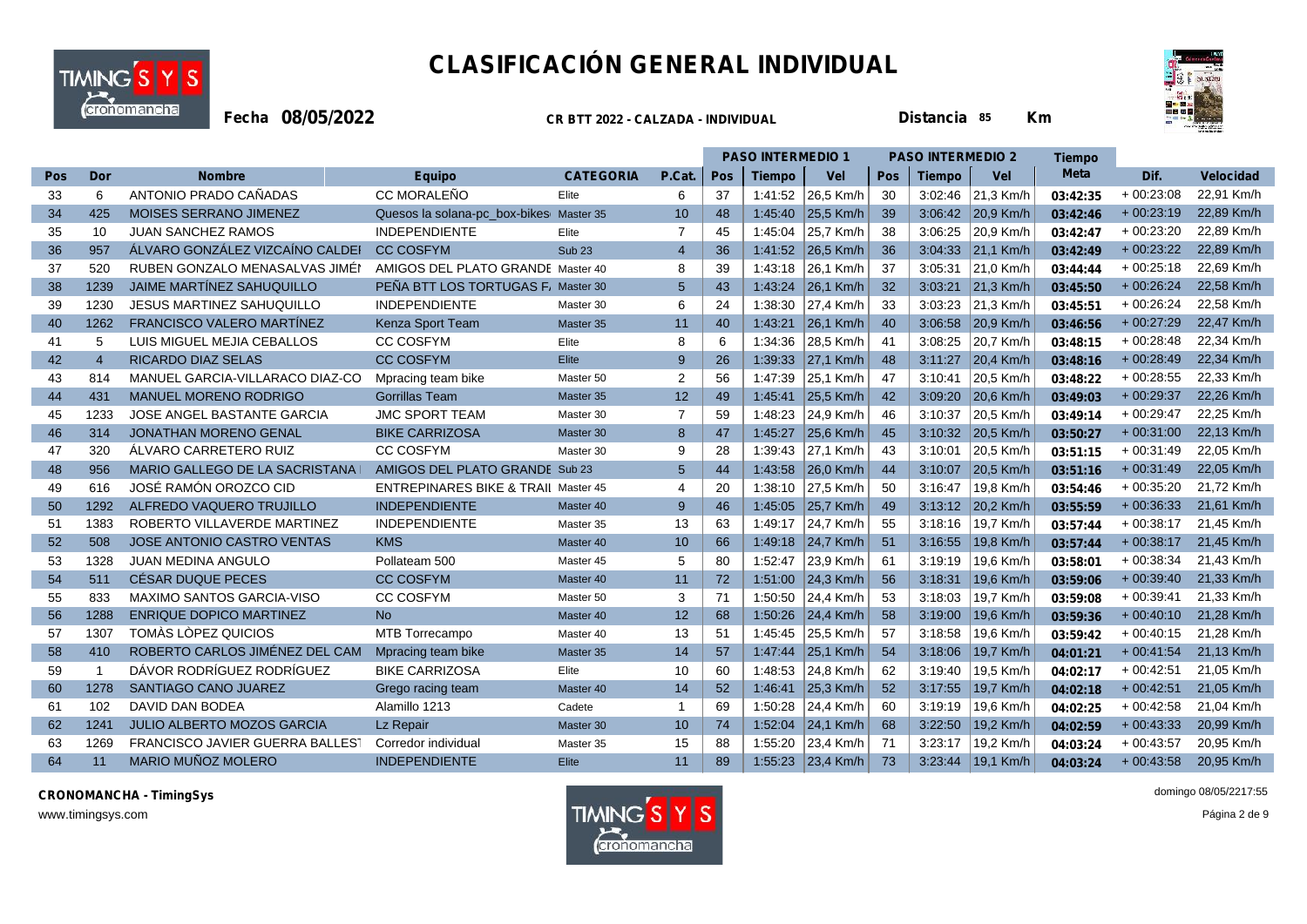

**08/05/2022**

**Fecha** *Km* **CR BTT 2022 - CALZADA - INDIVIDUAL**

*Distancia<sup>85</sup>*

|            |      |                                     |                                                |                   |                         |     | <b>PASO INTERMEDIO 1</b> |              |            | <b>PASO INTERMEDIO 2</b> |           | Tiempo      |             |                  |
|------------|------|-------------------------------------|------------------------------------------------|-------------------|-------------------------|-----|--------------------------|--------------|------------|--------------------------|-----------|-------------|-------------|------------------|
| <b>Pos</b> | Dor  | <b>Nombre</b>                       | <b>Equipo</b>                                  | <b>CATEGORIA</b>  | P.Cat.                  | Pos | <b>Tiempo</b>            | Vel          | <b>Pos</b> | <b>Tiempo</b>            | Vel       | <b>Meta</b> | Dif.        | <b>Velocidad</b> |
| 65         | 1251 | PEDRO ANTONIO MARTIN RONCERO        | <b>TEAM COSISBIKE TELECOM</b>                  | Master 35         | 16                      | 86  | 1:54:13                  | 23,6 Km/h    | 70         | 3:23:07                  | 19,2 Km/h | 04:03:35    | $+00:44:08$ | 20.94 Km/h       |
| 66         | 1267 | <b>LUIS JAVIER ESPINOSA SANTOS</b>  | <b>CLUB CICLISTA PUERTOLLAN</b>                | Master 35         | 17                      | 82  | 1:53:50                  | 23.7 Km/h    | 69         | 3:22:51                  | 19.2 Km/h | 04:03:35    | $+00:44:08$ | 20.94 Km/h       |
| 67         | 1238 | JUAN MANUEL FARIÑA RODRÍGUEZ        | Mariscos castellar                             | Master 30         | 11                      | 77  | 1:52:36                  | 24.0 Km/h    | 64         | 3:21:24                  | 19.4 Km/h | 04:03:35    | $+00:44:09$ | 20.94 Km/h       |
| 68         | 819  | <b>JOSE ANTONIO LILLO PEREZ</b>     | <b>BIKE CARRIZOSA</b>                          | Master 50         | $\overline{4}$          | 81  | 1:52:59                  | 23.9 Km/h    | 67         | 3:22:15                  | 19.3 Km/h | 04:03:35    | $+00:44:09$ | 20,94 Km/h       |
| 69         | 1261 | DANIEL BURGOS AGUIRRE               | Club Ciclista Daimiel                          | Master 35         | 18                      | 64  | 1:49:18                  | 24.7 Km/h    | 59         | 3:19:01                  | 19.6 Km/h | 04:04:03    | $+00:44:36$ | 20.90 Km/h       |
| 70         | 1297 | JOSÉ GÓMEZ CAMACHO                  | CLUB CICLISTA MORALEÑO                         | Master 40         | 15                      | 97  | 1:56:14                  | $23.2$ Km/h  | 78         | 3:26:39                  | 18,9 Km/h | 04:06:41    | $+00:47:14$ | 20,67 Km/h       |
| 71         | 1354 | ÁNGEL GARCÍA SANCHEZ BELMONTE       | C.C. El Fresno MBici                           | Master 50         | 5                       | 78  | 1:52:43                  | 24.0 Km/h    | 72         | 3:23:29                  | 19.2 Km/h | 04:07:00    | $+00.47:33$ | 20,65 Km/h       |
| 72         | 1368 | RAMÓN CAMACHO MIRALLES              | <b>BTT SALVATIERRA</b>                         | Sub <sub>23</sub> | 6                       | 93  | 1:55:52                  | $23.3$ Km/h  | 81         | 3:27:23                  | 18,8 Km/h | 04:07:04    | $+00.47:38$ | 20,64 Km/h       |
| 73         | 1311 | JAVIER CARBALLO GUTIÉRREZ           | <b>INDEPENDIENTE</b>                           | Master 40         | 16                      | 83  | 1:53:50                  | 23,7 Km/h    | 76         | 3:25:53                  | 18,9 Km/h | 04:07:46    | $+00:48:20$ | 20,58 Km/h       |
| 74         | 523  | <b>FRANCISCO PAZ RODRIGUEZ</b>      | Alamillo 1213                                  | Master 40         | 17                      | 55  | 1:47:14                  | 25.2 Km/h    | 77         | 3:26:37                  | 18.9 Km/h | 04:07:48    | $+00:48:21$ | 20,58 Km/h       |
| 75         | 317  | ANDRÉS PÉREZ RODRÍGUEZ              | <b>Bikesol</b>                                 | Master 30         | 12                      | 62  | 1:49:07                  | 24.7 Km/h    | 65         | 3:21:26                  | 19.4 Km/h | 04:08:08    | $+00:48:41$ | 20,55 Km/h       |
| 76         | 1226 | <b>FELIX VALLEZ PEREZ</b>           | <b>TRIATLON LA LAGUNA</b>                      | Elite             | 12                      | 103 | 1:57:19                  | 23,0 Km/h    | 85         | 3:27:32                  | 18,8 Km/h | 04:08:15    | $+00:48:48$ | 20,54 Km/h       |
| 77         | 903  | ANA BELEN GARCIA ANTEQUERA          | <b>CC COSFYM</b>                               | Femenina          | $\overline{\mathbf{1}}$ | 73  | 1:51:01                  | 24,3 Km/h    | 66         | 3:21:26                  | 19,4 Km/h | 04:08:29    | $+00:49:02$ | 20,52 Km/h       |
| 78         | 502  | RAFAEL ALCAIDE RUIZ                 | Calatrava bikers                               | Master 40         | 18                      | 90  | 1:55:27                  | 23,4 Km/h    | 84         | 3:27:32                  | 18,8 Km/h | 04:09:16    | $+00:49:50$ | 20,46 Km/h       |
| 79         | 905  | CRISTINA GRANADOS LAJARA            | ELECTRO ALMODOVAR - ANC Femenina               |                   | $\overline{2}$          | 99  | 1:56:42                  | 23,1 Km/h    | 83         | 3:27:31                  | 18,8 Km/h | 04:09:22    | $+00:49:56$ | 20,45 Km/h       |
| 80         | 1224 | JOSÉ BELDAD CAMINERO                | Grego racing team                              | Elite             | 13                      | 100 | 1:57:05                  | 23,1 Km/h    | 86         | 3:27:35                  | 18,8 Km/h | 04:10:14    | $+00:50:48$ | 20,38 Km/h       |
| 81         | 701  | ANTONIO FERNANDEZ MATAMOROS         | <b>EKUON BRD RACING TEAM</b>                   | Master 60         | -1                      | 108 | 1:58:42                  | 22,7 Km/h    | 87         | 3:28:20                  | 18.7 Km/h | 04:10:25    | $+00:50:59$ | 20,36 Km/h       |
| 82         | 1377 | JOSE ANGEL GARCIA MUÑOZ             | <b>ENTREPINARES BIKE &amp; TRAIL Master 50</b> |                   | 6                       | 65  | 1:49:18                  | $24.7$ Km/h  | 63         | 3:20:21                  | 19,5 Km/h | 04:10:25    | $+00:50:59$ | 20,36 Km/h       |
| 83         | 1373 | JOSE ANGEL JIMENEZ DE LOS GALAN     | <b>BTT DAIMIEL</b>                             | Master 35         | 19                      | 96  | 1:56:13                  | 23,2 Km/h    | 80         | 3:27:10                  | 18,8 Km/h | 04:10:29    | $+00:51:03$ | 20,36 Km/h       |
| 84         | 1215 | DESIREE MOYA NAVARRETE              | <b>BRAIN BIKES</b>                             | Femenina          | 3                       | 91  | 1:55:38                  | 23,3 Km/h    | 90         | 3:30:02                  | 18.6 Km/h | 04:11:22    | $+00:51:56$ | 20,29 Km/h       |
| 85         | 103  | DAVID MARTÍN GÓMEZ                  | <b>CLUB DEPORTIVO FENAVIN</b>                  | Cadete            | $\mathcal{P}$           | 70  | 1:50:30                  | 24.4 Km/h    | 93         | 3:31:45                  | 18,4 Km/h | 04:11:31    | $+00:52:04$ | 20.28 Km/h       |
| 86         | 1344 | JOSE ÁNGEL LOPEZ DIAZ               | <b>Escombros MTB</b>                           | Master 50         | $\overline{7}$          | 193 | 2:21:28                  | 19,1 Km/h    |            |                          |           | 04:11:47    | $+00:52:20$ | 20,25 Km/h       |
| 87         | 1257 | OSCAR FERNANDEZ ROMAN               | <b>INDEPENDIENTE</b>                           | Master 35         | 20                      | 76  | 1:52:36                  | 24.0 Km/h    | 82         | 3:27:26                  | 18.8 Km/h | 04:12:19    | $+00:52:53$ | 20.21 Km/h       |
| 88         | 1322 | <b>JUAN ANTONIO CARRASCO PASTOR</b> | PC San Bartolomé                               | Master 45         | 6                       | 79  | 1:52:45                  | 23,9 Km/h    | 75         | 3:25:16                  | 19,0 Km/h | 04:12:51    | $+00:53:24$ | 20,17 Km/h       |
| 89         | 1287 | <b>DAVID GALINDO TORRICO</b>        | PEÑA CICLISTA SAN BARTOL Master 40             |                   | 19                      | 54  | 1:47:09                  | 25,2 Km/h    | 79         | 3:27:03                  | 18.8 Km/h | 04:12:52    | $+00:53:25$ | 20.17 Km/h       |
| 90         | 510  | JORGE DÍAZ-ROPERO CRUZ              | CRIPTANA PRO TEAM CYCLII Master 40             |                   | 20                      | 58  | 1:47:54                  | 25.0 Km/h    | 89         | 3:29:30                  | 18.6 Km/h | 04:13:03    | $+00:53:36$ | 20,15 Km/h       |
| 91         | 313  | ANDONI MORATALLA SÁNCHEZ-GUIJA      | CRIPTANA PRO TEAM CYCLII Master 30             |                   | 13                      | 53  | 1:47:04                  | 25.2 Km/h    | 88         | 3:29:27                  | 18.6 Km/h | 04:13:03    | $+00:53:37$ | 20.15 Km/h       |
| 92         | 1237 | <b>JOSE ANTONIO MOYA YEBENES</b>    | <b>New Generation</b>                          | Master 30         | 14                      | 110 | 1:58:49                  | 22.7 Km/h    | 92         | 3:31:32                  | 18.4 Km/h | 04:14:40    | $+00:55:13$ | 20,03 Km/h       |
| 93         | 602  | <b>VICTOR GALAN</b>                 | <b>CC Puertollano</b>                          | Master 45         | $\overline{7}$          | 87  | 1:54:25                  | 23.6 Km/h    | 91         | 3:30:24                  | 18.5 Km/h | 04:14:47    | $+00:55:20$ | 20,02 Km/h       |
| 94         | 1326 | <b>ANTONIO RODRIGUEZ VILLAR</b>     | <b>BIKE CARRIZOSA</b>                          | Master 45         | 8                       | 115 | 1:59:36                  | 22.6 Km/h    | 97         | 3:33:11                  | 18,3 Km/h | 04:14:50    | $+00:55:24$ | 20,01 Km/h       |
| 95         | 807  | SALVADOR CASADO MEMBRIVES           | <b>INDEPENDIENTE</b>                           | Master 50         | -8                      | 116 | 1:59:38                  | 22,6 Km/h    | 98         | 3:33:50                  | 18,2 Km/h | 04:16:01    | $+00:56:34$ | 19,92 Km/h       |
| 96         | 1273 | <b>JOSE LUIS VARGAS UREÑA</b>       | Mtb RECORRECAMINOS ALM. Master 40              |                   | 21                      | 118 | 2:00:23                  | $ 22.4$ Km/h | 99         | 3:34:01                  | 18,2 Km/h | 04:16:34    | $+00.57.08$ | 19,88 Km/h       |

**CRONOMANCHA - TimingSys**

**TIMING'S Y S Conformancina** 

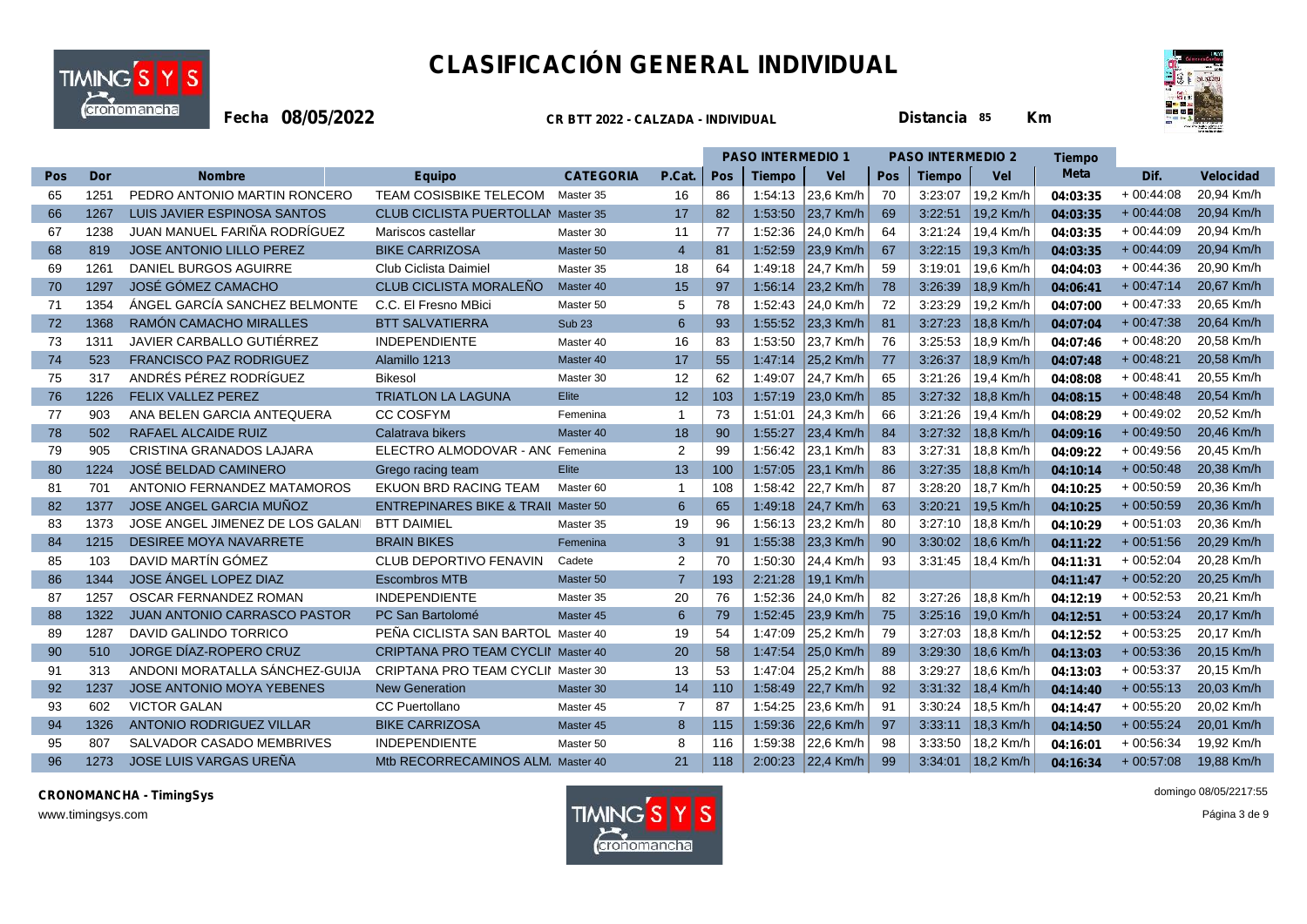



**08/05/2022**

**Fecha** *Km* **CR BTT 2022 - CALZADA - INDIVIDUAL**

*Distancia<sup>85</sup>*

|     |      |                                 |                                         |                      |                       |     | <b>PASO INTERMEDIO 1</b> |                     |     | <b>PASO INTERMEDIO 2</b> |           | Tiempo      |             |            |
|-----|------|---------------------------------|-----------------------------------------|----------------------|-----------------------|-----|--------------------------|---------------------|-----|--------------------------|-----------|-------------|-------------|------------|
| Pos | Dor  | <b>Nombre</b>                   | Equipo                                  | <b>CATEGORIA</b>     | P.Cat.                | Pos | <b>Tiempo</b>            | Vel                 | Pos | <b>Tiempo</b>            | Vel       | <b>Meta</b> | Dif.        | Velocidad  |
| 97  | 623  | PEDRO SÁNCHEZ FERNÁNDEZ         | C.C. El Fresno MBici                    | Master 45            | 9                     | 98  | 1:56:20                  | 23.2 Km/h           | 96  | 3:32:59                  | 18.3 Km/h | 04:16:35    | $+00:57:08$ | 19,88 Km/h |
| 98  | 1286 | <b>FRANCISCO CIUDAD BOIZA</b>   | <b>BTT Patarratas</b>                   | Master 40            | 22                    | 94  | 1:55:53                  | $23.3$ Km/h         | 94  | 3:31:49                  | 18,4 Km/h | 04:16:35    | $+00:57:08$ | 19,88 Km/h |
| 99  | 1372 | <b>LAURI MANZANO GARCIA</b>     | <b>BTT SALVATIERRA</b>                  | Master 50            | 9                     | 106 | 1:58:03                  | 22,9 Km/h           | 101 | 3:34:28                  | 18,2 Km/h | 04:17:16    | $+00:57:50$ | 19,82 Km/h |
| 100 | 1381 | <b>ENCARNI CORONADO</b>         | TOM-BIKE TOMELLOSO                      | Femenina             | $\boldsymbol{\Delta}$ | 104 | 1:57:35                  | 23,0 Km/h           | 95  | 3:32:01                  | 18,4 Km/h | 04:18:04    | $+00:58:37$ | 19,76 Km/h |
| 101 | 615  | JAVIER MARTÍNEZ CANO            | <b>TOM-BIKE TOMELLOSO</b>               | Master 45            | 10                    | 112 | 1:59:09                  | 22,7 Km/h           | 102 | 3:34:50                  | 18,2 Km/h | 04:18:09    | $+00:58:42$ | 19.76 Km/h |
| 102 | 1290 | <b>JESUS ESCOBAR LEÑON</b>      | Mtb cascoloko                           | Master 40            | 23                    | 120 | 2:00:45                  | 22,4 Km/h           | 105 | 3:36:30                  | 18,0 Km/h | 04:18:58    | $+00:59:32$ | 19,69 Km/h |
| 103 | 1384 | <b>HECTOR GOMEZ RAMOS</b>       | <b>INDEPENDIENTE</b>                    | Master 35            | 21                    | 109 | 1:58:45                  | 22,7 Km/h           | 104 | 3:35:42                  | 18.1 Km/h | 04:20:09    | $+01:00:42$ | 19,60 Km/h |
| 104 | 1316 | FRUCTUOSO ALAÑON FERNANDEZ      | Club MTB Aldea del Rev                  | Master 45            | 11                    | 138 | 2:03:22                  | $21.9$ Km/h         | 115 | 3:40:55                  | 17,7 Km/h | 04:20:29    | $+01:01:02$ | 19,58 Km/h |
| 105 | 1360 | CONSTANTINO ORTIZ ROJAS         | CLUB CICLISTA PUERTOLLAM Master 50      |                      | 10                    | 140 | 2:04:11                  | 21,7 Km/h           | 111 | 3:37:51                  | 17.9 Km/h | 04:20:41    | $+01:01:15$ | 19,56 Km/h |
| 106 | 606  | <b>JUAN GARCIA UCEDA</b>        | Quesos la solana-pc box-bikes Master 45 |                      | 12                    | 85  | 1:54:13                  | $23.6$ Km/h         | 100 | 3:34:27                  | 18,2 Km/h | 04:21:27    | $+01:02:00$ | 19,51 Km/h |
| 107 | 614  | RAMON MARTÍN-ALBO MUÑOZ         | Quesos la solana-pc box-bikes Master 45 |                      | 13                    | 95  | 1:55:59                  | 23,3 Km/h           | 103 | 3:35:29                  | 18.1 Km/h | 04:22:37    | $+01:03:10$ | 19,42 Km/h |
| 108 | 255  | MANUEL PÉREZ DÍAZ               | <b>ISIBIKES TEAM</b>                    | Master 35            | 22                    | 111 | 1:58:56                  | 22,7 Km/h           | 108 | 3:36:53                  | 18,0 Km/h | 04:23:20    | $+01:03:53$ | 19,37 Km/h |
| 109 | 804  | MANUEL CAMPOS LÓPEZ             | RUTEROS CAMPO DE MONT                   | Master 50            | 11                    | 114 | 1:59:26                  | 22,6 Km/h           | 107 | 3:36:49                  | 18.0 Km/h | 04:23:37    | $+01:04:11$ | 19,35 Km/h |
| 110 | 822  | JAVIER MARTIN DE CONSUEGRA CAS' | C.C. El Fresno MBici                    | Master 50            | 12                    | 113 | 1:59:21                  | 22,6 Km/h           | 113 | 3:38:46                  | 17,8 Km/h | 04:24:27    | $+01:05:01$ | 19,28 Km/h |
| 111 | 1214 | ALONSO TAVIRO CORNEJO           | Sileskm13                               | Cadete               | 3                     | 124 | 2:01:12                  | 22,3 Km/h           | 110 | 3:37:21                  | 17,9 Km/h | 04:25:10    | $+01:05:44$ | 19,23 Km/h |
| 112 | 1330 | MIGUEL ANGEL TAVIRO GONZÁLEZ NI | Sileskm13                               | Master <sub>45</sub> | 14                    | 125 | 2:01:14                  | $22.3$ Km/h         | 109 | 3:37:20                  | 17,9 Km/h | 04:25:10    | $+01:05:44$ | 19,23 Km/h |
| 113 | 831  | <b>JESUS RODRIGUEZ VILLAR</b>   | <b>BIKE CARRIZOSA</b>                   | Master 50            | 13                    | 155 | 2:09:31                  | 20.8 Km/h           | 119 | 3:42:40                  | 17.5 Km/h | 04:25:20    | $+01:05:53$ | 19,22 Km/h |
| 114 | 408  | JUAN JOSE FERNANDEZ-BRAVO GARO  | <b>INDEPENDIENTE</b>                    | Master 35            | 23                    | 133 | 2:01:59                  | $22.1$ Km/h         |     |                          |           | 04:25:33    | $+01:06:07$ | 19,20 Km/h |
| 115 | 832  | ALEJANDRO ROMAN SERNA           | <b>TOM-BIKE TOMELLOSO</b>               | Master 50            | 14                    | 105 | 1:57:36                  | $23.0$ Km/h $\vert$ | 112 | 3:38:06                  | 17.9 Km/h | 04:26:21    | $+01:06:54$ | 19.15 Km/h |
| 116 | 532  | JUAN ANGEL VALERO GARCIA-MOREN  | <b>BTT TORRALBA</b>                     | Master 40            | 24                    | 128 | 2:01:42                  | $ 22.2$ Km/h        | 118 | 3:42:13                  | 17.6 Km/h | 04:26:50    | $+01:07:23$ | 19,11 Km/h |
| 117 | 1232 | ALFONSO LÓPEZ ROLDÁN            | <b>INDEPENDIENTE</b>                    | Master 30            | 15                    | 84  | 1:53:56                  | 23.7 Km/h           | 106 | 3:36:36                  | 18.0 Km/h | 04:27:14    | $+01:07:48$ | 19.08 Km/h |
| 118 | 417  | SERGIO NUÑEZ BURILLO            | <b>Gorrillas Team</b>                   | Master 35            | 24                    | 117 | 1:59:52                  | $22.5$ Km/h         | 117 | 3:41:48                  | 17.6 Km/h | 04:28:50    | $+01:09:24$ | 18,97 Km/h |
| 119 | 808  | CONRADO COLAO NUÑEZ             | Sagrabike                               | Master 50            | 15                    | 126 | 2:01:29                  | 22.2 Km/h           | 116 | 3:41:04                  | 17.6 Km/h | 04:28:51    | $+01:09:25$ | 18,97 Km/h |
| 120 | 406  | LUIS MIGUEL COLLADO DIAZ CANO   | Quesos la solana-PCBOX-Bike: Master 35  |                      | 25                    | 132 | 2:01:52                  | 22,2 Km/h           | 121 | 3:44:00                  | 17,4 Km/h | 04:29:23    | $+01:09:56$ | 18,93 Km/h |
| 121 | 617  | LUIS MANUEL PADILLA             | Quesos la solana-pc box-bikes Master 45 |                      | 15                    | 129 | 2:01:51                  | 22.2 Km/h           | 122 | 3:44:00                  | 17.4 Km/h | 04:29:23    | $+01:09:57$ | 18,93 Km/h |
| 122 | 524  | PEDRO PLAZA                     | Quesos la solana-pc_box-bikes Master 40 |                      | 25                    | 131 | 2:01:52                  | 22,2 Km/h           | 120 | 3:43:57                  | 17,4 Km/h | 04:29:23    | $+01:09:57$ | 18,93 Km/h |
| 123 | 1319 | JOSE JOAQUÍN CAÑADAS CASTILLO   | CD ROBLE BIKE                           | Master 45            | 16                    | 136 | 2:02:27                  | 22.0 Km/h           | 124 | 3:45:28                  | 17.3 Km/h | 04:29:31    | $+01:10:05$ | 18.92 Km/h |
| 124 | 1349 | JULIÁN BRAZALEZ CASTELLANOS     | <b>ROBLE BIKE</b>                       | Master 50            | 16                    | 137 | 2:02:28                  | 22.0 Km/h           | 125 | 3:45:31                  | 17,3 Km/h | 04:29:31    | $+01:10:05$ | 18,92 Km/h |
| 125 | 1367 | JOSÉ MARÍA JARAMILLO LÓPEZ      | CLUB CICLISTA PUERTOLLAM Master 60      |                      | 2                     | 107 | 1:58:30                  | 22,8 Km/h           | 114 | 3:40:27                  | 17.7 Km/h | 04:30:04    | $+01:10:37$ | 18.88 Km/h |
| 126 | 1323 | <b>JESUS VALLEZ GOMEZ</b>       | Club triatión la laguna                 | Master <sub>45</sub> | 17                    | 149 | 2:07:23                  | $21.2$ Km/h         | 127 | 3:46:35                  | 17.2 Km/h | 04:30:38    | $+01:11:12$ | 18,84 Km/h |
| 127 | 1379 | <b>GUILLERMO ALCAZAR BARBA</b>  | Nos falta un piñón                      | Master 40            | 26                    | 75  | 1:52:04                  | 24.1 Km/h           | 74  | 3:24:45                  | 19.0 Km/h | 04:32:16    | $+01:12:49$ | 18.73 Km/h |
| 128 | 619  | ANTONIO JOSE PONCE PONCE        | Lz Repair                               | Master 45            | 18                    | 123 | 2:01:05                  | $22.3$ Km/h         | 129 | 3:47:53                  | 17.1 Km/h | 04:32:26    | $+01:12:59$ | 18,72 Km/h |

**CRONOMANCHA - TimingSys**

**TIMING'S Y S Contomandia** 

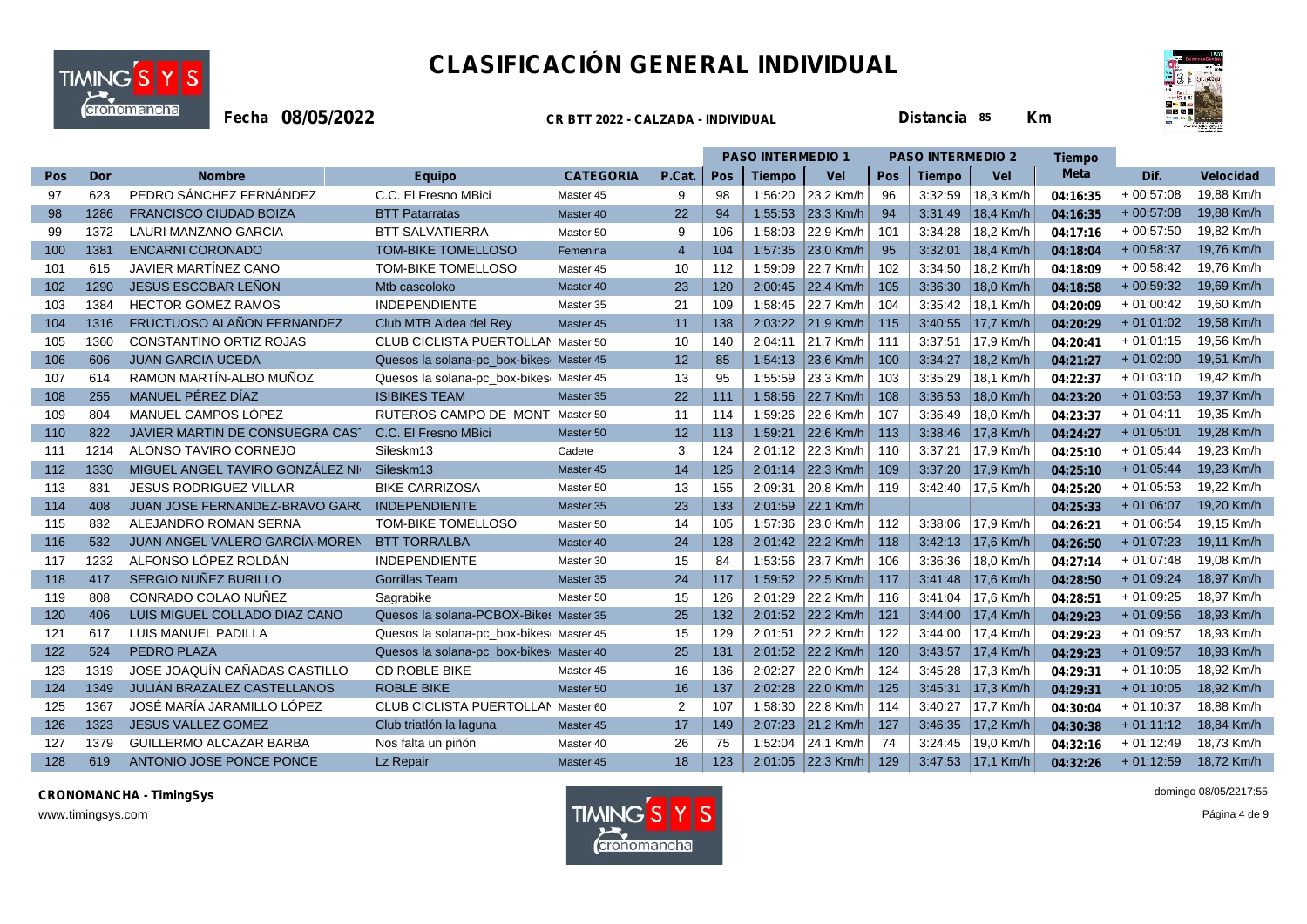

**08/05/2022**

**Fecha** *Km* **CR BTT 2022 - CALZADA - INDIVIDUAL**

*Distancia<sup>85</sup>*

|     |      |                                     |                                    |                  |        |            | <b>PASO INTERMEDIO 1</b> |              |            | <b>PASO INTERMEDIO 2</b> |           | <b>Tiempo</b> |             |            |
|-----|------|-------------------------------------|------------------------------------|------------------|--------|------------|--------------------------|--------------|------------|--------------------------|-----------|---------------|-------------|------------|
| Pos | Dor  | <b>Nombre</b>                       | <b>Equipo</b>                      | <b>CATEGORIA</b> | P.Cat. | <b>Pos</b> | <b>Tiempo</b>            | Vel          | <b>Pos</b> | <b>Tiempo</b>            | Vel       | <b>Meta</b>   | Dif.        | Velocidad  |
| 129 | 820  | VICENTE SANTIAGO LOZANO OCAÑA       | Lz Repair                          | Master 50        | 17     | 122        | 2:01:05                  | 22.3 Km/h    | 130        | 3:47:54                  | 17.1 Km/h | 04:32:26      | $+01:12:59$ | 18.72 Km/h |
| 130 | 16   | JUAN CARLOS SÁNCHEZ GARCÍA          | Quesos la solana-pc box-bikes      | Elite            | 14     | 130        | 2:01:52                  | 22,2 Km/h    | 123        | 3:44:32                  | 17,4 Km/h | 04:32:33      | $+01:13:07$ | 18,71 Km/h |
| 131 | 1281 | JOSE ANTONIO NUÑEZ RONCERO          | <b>CC MORALEÑO</b>                 | Master 40        | 27     | 159        | 2:10:17                  | 20.7 Km/h    | 138        | 3:53:22                  | 16.7 Km/h | 04:33:44      | $+01:14:18$ | 18.63 Km/h |
| 132 | 1254 | JOSE LUIS FERNÁNDEZ MONSALVE        | Hienas team                        | Master 35        | 26     | 162        | 2:12:55                  | 20,3 Km/h    | 134        | 3:51:14                  | 16,9 Km/h | 04:33:44      | $+01:14:18$ | 18,63 Km/h |
| 133 | 1321 | JESÚS M. RODRIGO                    | a                                  | Master 45        | 19     | 236        | 2:41:58                  | 16,7 Km/h    |            |                          |           | 04:34:03      | $+01:14:36$ | 18,61 Km/h |
| 134 | 1222 | JUAN ANTONIO DONADO FERNANDEZ       | Sin club                           | Elite            | 15     | 176        | 2:15:09                  | $20.0$ Km/h  | 140        | 3:53:44                  | 16,7 Km/h | 04:35:15      | $+01:15:49$ | 18,53 Km/h |
| 135 | 603  | <b>JOSE FRANCISCO GALLEGO NIETO</b> | C.c. Sport Tomelloso               | Master 45        | 20     | 121        | 2:00:47                  | 22,4 Km/h    | 126        | 3:45:41                  | 17,3 Km/h | 04:35:17      | $+01:15:51$ | 18,53 Km/h |
| 136 | 1253 | <b>JESUS SANZ MAILLO</b>            | <b>BTT TORRALBA</b>                | Master 35        | 27     | 145        | 2:05:46                  | $ 21.5$ Km/h | 132        | 3:48:58                  | 17.0 Km/h | 04:37:31      | $+01:18:04$ | 18,38 Km/h |
| 137 | 1234 | <b>JOSE MARIA LOPEZ PONCE</b>       | <b>INDEPENDIENTE</b>               | Master 30        | 16     | 188        | 2:18:37                  | 19,5 Km/h    |            |                          |           | 04:37:40      | $+01.18.14$ | 18,37 Km/h |
| 138 | 519  | SANTOS LÓPEZ VILLANUEVA             | <b>INDEPENDIENTE</b>               | Master 40        | 28     | 135        | 2:02:00                  | 22.1 Km/h    | 131        | 3:48:25                  | 17,1 Km/h | 04:39:09      | $+01:19:42$ | 18,27 Km/h |
| 139 | 1252 | PABLO RODRÍGUEZ VICENTE             |                                    | Master 35        | 28     | 152        | 2:08:11                  | 21,1 Km/h    | 128        | 3:47:44                  | 17.1 Km/h | 04:39:51      | $+01:20:25$ | 18,22 Km/h |
| 140 | 1285 | <b>JAVIER GARCIA-VILLARACO</b>      | <b>BTT TORRALBA</b>                | Master 40        | 29     | 147        | 2:06:18                  | $21.4$ Km/h  | 135        | 3:51:57                  | 16,8 Km/h | 04:39:53      | $+01:20:26$ | 18,22 Km/h |
| 141 | 1245 | MANUEL FERNÁNDEZ GONZÁLEZ           | Trit-On                            | Master 35        | 29     | 139        | 2:04:09                  | 21,7 Km/h    | 133        | 3:50:14                  | 16.9 Km/h | 04:40:11      | $+01:20:44$ | 18,20 Km/h |
| 142 | 1263 | JESÚS MANUEL PARREÑO GARCÍA         | CRIPTANA PRO TEAM CYCLII Master 35 |                  | 30     | 153        | 2:09:24                  | $20.9$ Km/h  | 141        | 3:54:24                  | 16,6 Km/h | 04:41:04      | $+01:21:37$ | 18,14 Km/h |
| 143 | 1291 | FRANCISCO JAVIER GARCÍA ANTEQUE     | <b>MP RACING BIKE TEAM</b>         | Master 40        | 30     | 127        | 2:01:38                  | 22,2 Km/h    | 136        | 3:52:33                  | 16,8 Km/h | 04:41:43      | $+01:22:16$ | 18,10 Km/h |
| 144 | 517  | OROVIO LÓPEZ-POZUELO JAVIER         | <b>BTT TORRALBA</b>                | Master 40        | 31     | 144        | 2:05:43                  | $ 21.5$ Km/h | 139        | 3:53:30                  | 16,7 Km/h | 04:42:25      | $+01:22:59$ | 18,06 Km/h |
| 145 | 1340 | JOSÉ GARCÍA FERNÁNDEZ               | <b>Escombros MTB</b>               | Master 50        | 18     | 141        | 2:04:26                  | 21,7 Km/h    | 146        | 3:56:31                  | 16,5 Km/h | 04:42:30      | $+01:23:03$ | 18,05 Km/h |
| 146 | 1313 | <b>CLEMENTE MARTIN ESCOBAR</b>      | <b>POBLETE BIKERS</b>              | Master 40        | 32     | 146        | 2:05:56                  | $21.4$ Km/h  | 145        | 3:56:29                  | 16,5 Km/h | 04:42:36      | $+01:23:09$ | 18,05 Km/h |
| 147 | 1255 | ANDRÉS PIÑA FERNÁNDEZ               | Hienas team                        | Master 35        | 31     | 161        | 2:12:54                  | 20,3 Km/h    | 143        | 3:55:51                  | 16,5 Km/h | 04:44:18      | $+01:24:51$ | 17,94 Km/h |
| 148 | 1231 | <b>TOMÁS BENITO PEDREGAL</b>        | Participación libre                | Master 30        | 17     | 174        | 2:15:05                  | 20,0 Km/h    | 148        | 3:59:47                  | 16,3 Km/h | 04:44:30      | $+01:25:03$ | 17,93 Km/h |
| 149 | 1308 | CARLOS MUÑOZ PAVON                  | <b>Bttorralba</b>                  | Master 40        | 33     | 170        | 2:14:45                  | 20.0 Km/h    | 154        | 4:03:43                  | 16.0 Km/h | 04:46:06      | $+01:26:40$ | 17,83 Km/h |
| 150 | 1246 | ALBERTO LÓPEZ PÉREZ                 | <b>CostalRiders</b>                | Master 35        | 32     | 168        | 2:14:34                  | $20,1$ Km/h  | 153        | 4:03:22                  | 16,0 Km/h | 04:46:34      | $+01:27:07$ | 17,80 Km/h |
| 151 | 829  | <b>JOSE LUIS PINTADO SEVILLA</b>    | <b>TOM-BIKE TOMELLOSO</b>          | Master 50        | 19     | 151        | 2:07:46                  | 21.1 Km/h    | 144        | 3:55:52                  | 16.5 Km/h | 04:46:44      | $+01:27:18$ | 17,79 Km/h |
| 152 | 534  | <b>ANTONIO PON PALMA</b>            | <b>TOM-BIKE TOMELLOSO</b>          | Master 40        | 34     | 143        | 2:04:44                  | $21.6$ Km/h  | 147        | 3:56:42                  | 16,5 Km/h | 04:46:44      | $+01:27:18$ | 17,79 Km/h |
| 153 | 1235 | ALBERTO MARÍN CARAVACA              | <b>MP RACING BIKE TEAM</b>         | Master 30        | 18     | 233        | 2:36:51                  | 17,2 Km/h    |            |                          |           | 04:47:00      | $+01:27:34$ | 17,77 Km/h |
| 154 | 1356 | RAFAEL RAMÍREZ CASTRO               | Hienas team                        | Master 50        | 20     | 229        | 2:36:31                  | 17.2 Km/h    |            |                          |           | 04:47:01      | $+01:27:34$ | 17,77 Km/h |
| 155 | 1385 | <b>MARIO SAPODOS BURGOS</b>         | <b>INDEPENDIENTE</b>               | Master 30        | 19     | 154        | 2:09:26                  | 20.9 Km/h    | 142        | 3:55:28                  | 16.6 Km/h | 04:47:17      | $+01:27:50$ | 17,75 Km/h |
| 156 | 1216 | JESÚS ARROYO LÓPEZ                  | <b>Escombros MTB</b>               | Elite            | 16     | 157        | 2:09:56                  | 20.8 Km/h    | 150        | 4:01:25                  | 16.2 Km/h | 04:47:47      | $+01:28:21$ | 17,72 Km/h |
| 157 | 1217 | SERGIO ORDÓÑEZ VILLAVERDE           | <b>Escombros MTB</b>               | Elite            | 17     | 244        | 2:48:09                  | 16.1 Km/h    |            |                          |           | 04:47:48      | $+01:28:21$ | 17,72 Km/h |
| 158 | 1218 | ÁLVARO RAMÍREZ VIDAL                | <b>Escombros MTB</b>               | Elite            | 18     | 243        | 2:48:07                  | 16.1 Km/h    |            |                          |           | 04:47:49      | $+01:28:22$ | 17,72 Km/h |
| 159 | 1312 | ALVARO NOVALVOS                     | <b>INDEPENDIENTE</b>               | Master 40        | 35     | 171        | 2:14:48                  | 20.0 Km/h    | 157        | 4:04:57                  | 15.9 Km/h | 04:47:51      | $+01:28:24$ | 17.72 Km/h |
| 160 | 1343 | EMILIO MANUEL CALZADO MALDONAE      | <b>Escombros MTB</b>               | Master 50        | 21     | 198        | 2:24:03                  | 18,7 Km/h    |            |                          |           | 04:47:58      | $+01:28:31$ | 17,71 Km/h |

**CRONOMANCHA - TimingSys**

**TIMING'S Y S Contomandia** 

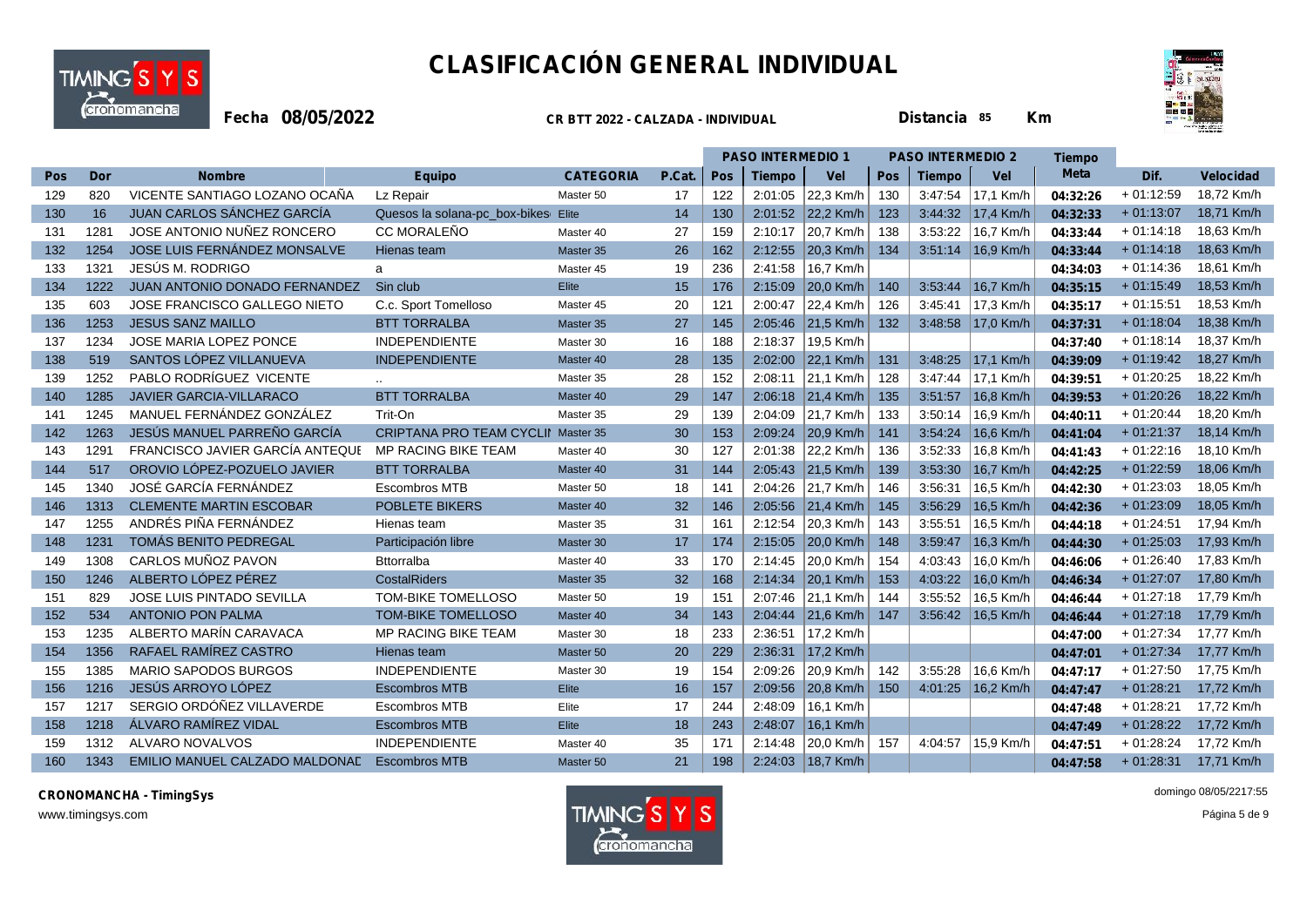

**08/05/2022**

**Fecha** *Km* **CR BTT 2022 - CALZADA - INDIVIDUAL**

*Distancia<sup>85</sup>*

|            |      |                                     |                                   |                      |            |            | <b>PASO INTERMEDIO 1</b> |             |     | <b>PASO INTERMEDIO 2</b> |           | <b>Tiempo</b> |             |                  |
|------------|------|-------------------------------------|-----------------------------------|----------------------|------------|------------|--------------------------|-------------|-----|--------------------------|-----------|---------------|-------------|------------------|
| <b>Pos</b> | Dor  | <b>Nombre</b>                       | <b>Equipo</b>                     | <b>CATEGORIA</b>     | P.Cat.     | <b>Pos</b> | <b>Tiempo</b>            | Vel         | Pos | <b>Tiempo</b>            | Vel       | <b>Meta</b>   | Dif.        | <b>Velocidad</b> |
| 161        | 429  | LEONCIO MORALES ROMERO DE ÁVIL      | Quesos la solana-pc box-bikes     | Master 35            | 33         | 134        | 2:02:00                  | 22.1 Km/h   | 137 | 3:52:58                  | 16.7 Km/h | 04:49:04      | $+01:29:38$ | 17.64 Km/h       |
| 162        | 1331 | <b>JUAN ANTONIO PRIETO RAMIREZ</b>  | Lz Repair                         | Master 45            | 21         | 178        | 2:15:30                  | 19.9 Km/h   | 158 | 4:04:57                  | 15.9 Km/h | 04:50:35      | $+01:31:09$ | 17,55 Km/h       |
| 163        | 821  | JOSÉ LOZANO OCAÑA                   | Lz Repair                         | Master 50            | 22         | 179        | 2:15:30                  | 19.9 Km/h   | 156 | 4:04:55                  | 15.9 Km/h | 04:50:35      | $+01:31:09$ | 17.55 Km/h       |
| 164        | 1306 | <b>ISRAEL CASTELLANOS MORENO</b>    | Hienas team                       | Master 40            | 36         | 166        | 2:13:25                  | 20,2 Km/h   | 152 | 4:02:08                  | 16.1 Km/h | 04:50:43      | $+01:31:16$ | 17,54 Km/h       |
| 165        | 1299 | SERGIO GARRIDO GAVILÁN              | Hienas team                       | Master 40            | 37         | 165        | 2:13:15                  | 20.3 Km/h   | 151 | 4:01:45                  | 16.1 Km/h | 04:50:43      | $+01:31:17$ | 17,54 Km/h       |
| 166        | 1361 | <b>TOMAS ABARCA SANCHEZ</b>         | <b>INDEPENDIENTE</b>              | Master 50            | 23         | 148        | 2:07:23                  | 21,2 Km/h   | 149 | 4:00:10                  | 16,2 Km/h | 04:50:58      | $+01:31:31$ | 17,53 Km/h       |
| 167        | 705  | MIGUEL ANGEL SANCHEZ CAÑIZARES      | <b>INDEPENDIENTE</b>              | Master <sub>60</sub> | 3          | 183        | 2:16:36                  | 19,8 Km/h   | 159 | 4:05:10                  | 15,9 Km/h | 04:52:30      | $+01:33:03$ | 17,44 Km/h       |
| 168        | 1337 | MARCOS JOSÉ MUÑOZ GARCÍA            | Lz Repair                         | Master 45            | 22         | 158        | 2:10:06                  | 20,8 Km/h   | 163 | 4:07:21                  | 15,8 Km/h | 04:53:16      | $+01:33:49$ | 17,39 Km/h       |
| 169        | 1333 | LUIS MIGUEL ORTIZ GÓMEZ             | <b>CC EL FRESNO MBICI</b>         | Master 45            | 23         | 163        | 2:13:13                  | 20,3 Km/h   | 162 | 4:06:56                  | 15,8 Km/h | 04:53:32      | $+01:34:05$ | 17,37 Km/h       |
| 170        | 1334 | MIGUEL ANGEL SOMOZA MARTIN          | VidaCenter                        | Master 45            | 24         | 164        | 2:13:14                  | 20.3 Km/h   | 161 | 4:06:17                  | 15,8 Km/h | 04:53:32      | $+01:34:05$ | 17,37 Km/h       |
| 171        | 1366 | ANTONIO SÁNCHEZ GONZÁLEZ            | Pozohondo Team                    | Master <sub>60</sub> | $\Delta$   | 182        | 2:16:26                  | 19.8 Km/h   | 160 | 4:05:55                  | 15.9 Km/h | 04:54:31      | $+01:35:04$ | 17,32 Km/h       |
| 172        | 1359 | JOSE ANTONIO NEVADO DE LA CALLE     | <b>CLUB CICLISTA PUERTOLLAN</b>   | Master 50            | 24         | 150        | 2:07:37                  | 21.2 Km/h   | 155 | 4:03:49                  | 16.0 Km/h | 04:54:48      | $+01:35:22$ | 17,30 Km/h       |
| 173        | 1355 | BERNARDO GARCÍA DIONISIO GARCÍA     | <b>Bikesol</b>                    | Master 50            | 25         | 217        | 2:27:35                  | 18.3 Km/h   |     |                          |           | 04:54:58      | $+01:35:31$ | 17.29 Km/h       |
| 174        | 1332 | OSCAR PÉREZ MUÑOZ                   | <b>INDEPENDIENTE</b>              | Master 45            | 25         | 226        | 2:33:19                  | 17,6 Km/h   |     |                          |           | 04:57:35      | $+01:38:08$ | 17,14 Km/h       |
| 175        | 316  | LUIS MANUEL NIEVA ARENAS            | <b>BTT TORRALBA</b>               | Master 30            | 20         | 169        | 2:14:45                  | 20.0 Km/h   | 167 | 4:09:22                  | 15.6 Km/h | 04:57:55      | $+01:38:28$ | 17.12 Km/h       |
| 176        | 1336 | <b>GONZALO MARTINEZ CANO</b>        | <b>No</b>                         | Master 45            | 26         | 180        | 2:15:54                  | 19.9 Km/h   | 165 | 4:08:11                  | 15,7 Km/h | 04:58:02      | $+01:38:36$ | 17,11 Km/h       |
| 177        | 830  | <b>TOMAS RODRIGUEZ VILLAR</b>       | <b>BIKE CARRIZOSA</b>             | Master 50            | 26         | 167        | 2:13:54                  | 20.2 Km/h   | 164 | 4:08:08                  | 15.7 Km/h | 04:58:37      | $+01:39:10$ | 17,08 Km/h       |
| 178        | 1270 | DANIEL LÓPEZ PÉREZ                  | <b>CostalRiders</b>               | Master 40            | 38         | 184        | 2:17:17                  | 19.7 Km/h   | 168 | 4:11:15                  | 15,5 Km/h | 04:58:50      | $+01:39:24$ | 17,07 Km/h       |
| 179        | 702  | FRANCISCO GIGANTE FERNÁNDEZ         | RUTEROS CAMPO DE MONT             | Master 60            | 5          | 239        | 2:44:58                  | 16,4 Km/h   |     |                          |           | 04:59:59      | $+01.40.33$ | 17,00 Km/h       |
| 180        | 1304 | ESTEBAN ENRIQUE SERNA GARCÍA        | <b>INDEPENDIENTE</b>              | Master 40            | 39         | 238        | 2:43:47                  | 16,5 Km/h   |     |                          |           | 05:00:00      | $+01:40:33$ | 17,00 Km/h       |
| 181        | 515  | EDUARDO GONZÁLEZ RIVERA             | <b>INDEPENDIENTE</b>              | Master 40            | 40         | 185        | 2:17:30                  | 19.6 Km/h   | 170 | 4:12:18                  | 15.5 Km/h | 05:01:46      | + 01:42:19  | 16,90 Km/h       |
| 182        | 1229 | FRANCISCO JAVIER FERNANDEZ MAR      | Aguilas negras                    | Master 30            | 21         | 237        | 2:42:41                  | 16,6 Km/h   |     |                          |           | 05:02:14      | $+01:42:47$ | 16,87 Km/h       |
| 183        | 1362 | MIGUEL SOBRINO CORRALES             | ANDE VAMOS SOOO VAINA             | Master 50            | 27         | 234        | 2:40:22                  | 16.8 Km/h   |     |                          |           | 05:02:20      | $+01:42:53$ | 16.87 Km/h       |
| 184        | 1363 | <b>LORENZO MARTINEZ FERNANDEZ</b>   | <b>IDEPENDIENTE</b>               | Master <sub>60</sub> | $\epsilon$ | 192        | 2:19:17                  | 19,4 Km/h   | 169 | 4:11:17                  | 15,5 Km/h | 05:02:21      | $+01:42:54$ | 16,87 Km/h       |
| 185        | 202  | ALEJANDRO MARTÍN MARTÍN             | cascoloko                         | Junior               |            | 119        | 2:00:24                  | 22.4 Km/h   | 166 | 4:08:14                  | 15.7 Km/h | 05:04:06      | $+01:44:39$ | 16.77 Km/h       |
| 186        | 813  | <b>JOSE MANUEL GARCIA MALDONADO</b> | <b>TOM-BIKE TOMELLOSO</b>         | Master 50            | 28         | 194        | 2:22:21                  | 19.0 Km/h   | 173 | 4:13:12                  | 15,4 Km/h | 05:04:57      | $+01:45:30$ | 16,72 Km/h       |
| 187        | 1250 | ANGEL ABENOJAR CÁRDENAS             | Piernas Blancas                   | Master 35            | 34         | 173        | 2:15:04                  | 20.0 Km/h   | 177 | 4:17:24                  | 15.2 Km/h | 05:05:23      | $+01:45:56$ | 16.70 Km/h       |
| 188        | 1293 | FERNANDO JAVIER GARCÍA GARCÍA       | Mtb RECORRECAMINOS ALM, Master 40 |                      | 41         | 223        | 2:31:36                  | 17.8 Km/h   | 184 | 4:23:24                  | 14.8 Km/h | 05:07:04      | $+01:47:38$ | 16,61 Km/h       |
| 189        | 1289 | LUIS ANTONIO MURILLO MURILLO        | <b>New Generation</b>             | Master 40            | 42         | 190        | 2:18:56                  | 19.4 Km/h   | 171 | 4:13:02                  | 15.4 Km/h | 05:08:05      | $+01.48.39$ | 16,55 Km/h       |
| 190        | 1265 | JAVIER DÍAZ - REGAÑON BARBERO       | <b>MANCHEGOS TEAM</b>             | Master 35            | 35         | 177        | 2:15:15                  | 20,0 Km/h   | 176 | 4:16:19                  | 15,2 Km/h | 05:08:06      | $+01:48:39$ | 16,55 Km/h       |
| 191        | 1279 | ANTONIO MARTÍN MOYANO               | <b>TEAM COSISBIKE TELECOM</b>     | Master 40            | 43         | 175        | 2:15:07                  | 20.0 Km/h   | 174 | 4:15:05                  | 15,3 Km/h | 05:09:11      | $+01.49.45$ | 16,49 Km/h       |
| 192        | 1298 | <b>FRAN MORENO</b>                  | Calatrava Bike                    | Master 40            | 44         | 172        | 2:14:59                  | $20.0$ Km/h | 175 | 4:15:11                  | 15,3 Km/h | 05:10:24      | $+01:50:57$ | 16,43 Km/h       |

**CRONOMANCHA - TimingSys**

**TIMING'S Y S Contomandia** 

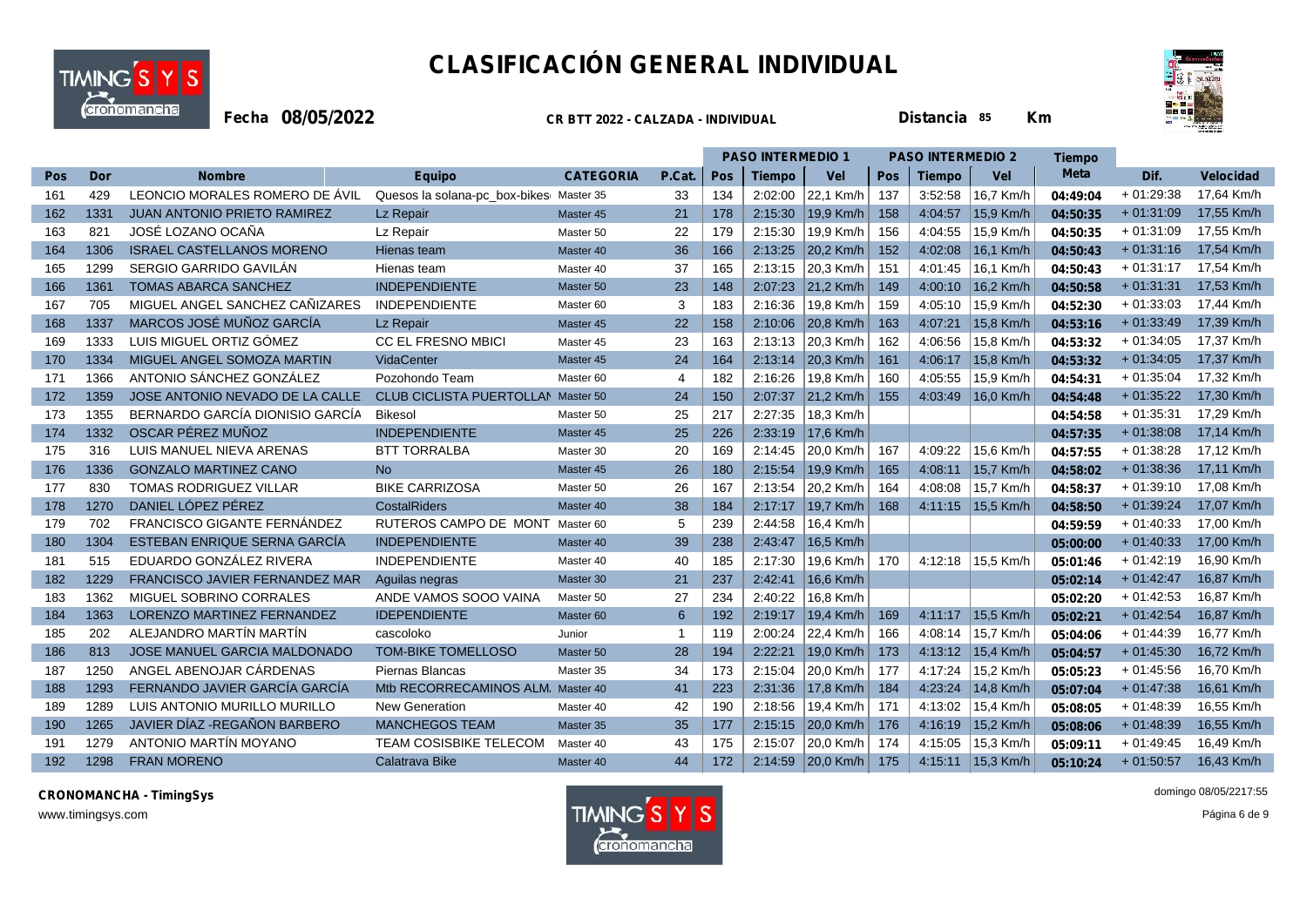

**08/05/2022**

**Fecha** *Km* **CR BTT 2022 - CALZADA - INDIVIDUAL**

*Distancia<sup>85</sup>*

|            |      |                                      |                                       |                      |        |            | PASO INTERMEDIO 1 |            |            | <b>PASO INTERMEDIO 2</b> |           | <b>Tiempo</b> |             |                  |
|------------|------|--------------------------------------|---------------------------------------|----------------------|--------|------------|-------------------|------------|------------|--------------------------|-----------|---------------|-------------|------------------|
| <b>Pos</b> | Dor  | <b>Nombre</b>                        | <b>Equipo</b>                         | <b>CATEGORIA</b>     | P.Cat. | <b>Pos</b> | Tiempo            | <b>Vel</b> | <b>Pos</b> | <b>Tiempo</b>            | Vel       | <b>Meta</b>   | Dif.        | <b>Velocidad</b> |
| 193        | 1338 | JOSÉ CARMELO DÍAZ DIAZ               | <b>Escombros MTB</b>                  | Master 50            | 29     | 142        | 2:04:29           | 21.7 Km/h  | 180        | 4:19:27                  | 15.0 Km/h | 05:11:17      | $+01:51:50$ | 16.38 Km/h       |
| 194        | 1300 | PEDRO CRESPO CHACON                  | CosisBike Team                        | Master 40            | 45     | 240        | 2:45:51           | 16.3 Km/h  | 197        | 4:27:53                  | 14.6 Km/h | 05:13:06      | $+01:53:39$ | 16.29 Km/h       |
| 195        | 825  | JOSE MUÑOZ CLEMENTE                  | <b>INDEPENDIENTE</b>                  | Master 50            | 30     | 191        | 2:19:02           | 19.4 Km/h  | 182        | 4:19:35                  | 15.0 Km/h | 05:13:40      | $+01:54:14$ | 16,26 Km/h       |
| 196        | 1352 | <b>RAMON HERRERA RUEDAS</b>          | <b>INDEPENDIENTE</b>                  | Master 50            | 31     | 203        | 2:25:29           | 18.6 Km/h  | 179        | 4:19:07                  | 15,1 Km/h | 05:13:52      | $+01:54:25$ | 16,25 Km/h       |
| 197        | 1242 | JAVIER LOZANO SÁNCHEZ-GIL            | La Panza de Sancho BTT Manz Master 30 |                      | 22     | 187        | 2:18:21           | 19,5 Km/h  | 172        | 4:13:06                  | 15,4 Km/h | 05:15:30      | $+01:56:04$ | 16.16 Km/h       |
| 198        | 1243 | JOSÉ ANTONIO MAESO BALDUQUE          | La Panza de Sancho BTT Manz Master 30 |                      | 23     | 186        | 2:18:21           | 19,5 Km/h  | 181        | 4:19:29                  | 15,0 Km/h | 05:15:30      | $+01:56:04$ | 16,16 Km/h       |
| 199        | 1236 | JOSÉ PLAZA SÁNCHEZ                   | <b>NINGUNO</b>                        | Master 30            | 24     | 160        | 2:10:23           | 20.7 Km/h  | 178        | 4:17:43                  | 15.1 Km/h | 05:16:19      | $+01:56:52$ | 16,12 Km/h       |
| 200        | 1347 | <b>JUAN CARLOS CASTILLO GONZALEZ</b> | <b>NA</b>                             | Master 50            | 32     | 196        | 2:23:22           | 18,8 Km/h  | 185        | 4:24:07                  | 14,8 Km/h | 05:17:05      | $+01:57:38$ | 16,08 Km/h       |
| 201        | 1325 | DAVID RODRÍGUEZ RAMÍREZ              | Ninguno,                              | Master 45            | 27     | 225        | 2:31:52           | 17,8 Km/h  | 199        | 4:28:55                  | 14.5 Km/h | 05:17:23      | $+01:57:57$ | 16.07 Km/h       |
| 202        | 1324 | <b>MANUEL RODRÍGUEZ</b>              | <b>NINGUNO</b>                        | Master 45            | 28     | 224        | 2:31:52           | 17.8 Km/h  | 198        | 4:28:05                  | 14,5 Km/h | 05:17:24      | $+01:57:58$ | 16,07 Km/h       |
| 203        | 1374 | MIGUEL ANGEL BAEZA MORALES           | <b>BTT DAIMIEL</b>                    | Master 40            | 46     | 219        | 2:27:51           | 18.3 Km/h  | 186        | 4:24:53                  | 14.7 Km/h | 05:17:29      | $+01:58:02$ | 16.06 Km/h       |
| 204        | 1339 | DEMETRIO ARROYO UREÑA                | <b>Escombros MTB</b>                  | Master 50            | 33     | 241        | 2:47:01           | 16.2 Km/h  |            |                          |           | 05:18:12      | $+01:58:45$ | 16,03 Km/h       |
| 205        | 1247 | ISRAEL ESCRIBANO CASTILLO            | CD POZO NORTE                         | Master 35            | 36     | 195        | 2:23:18           | 18.8 Km/h  | 183        | 4:23:22                  | 14.8 Km/h | 05:18:53      | $+01:59:26$ | 15.99 Km/h       |
| 206        | 1275 | <b>JUAN GOMEZ NARANJO</b>            | CLUB CICLISTA MORALEÑO                | Master 40            | 47     | 206        | 2:25:48           | 18,5 Km/h  | 189        | 4:26:35                  | 14,6 Km/h | 05:19:26      | $+02:00:00$ | 15,97 Km/h       |
| 207        | 1351 | <b>INOCENTE JIMENEZ CARNEROS</b>     | <b>INDEPENDIENTE</b>                  | Master 50            | 34     | 204        | 2:25:31           | 18.6 Km/h  | 188        | 4:26:35                  | 14,6 Km/h | 05:19:45      | $+02:00:19$ | 15,95 Km/h       |
| 208        | 1258 | ABRAHAM DÍAZ DEL CAMPO PINILLA       | <b>BTT DAIMIEL</b>                    | Master 35            | 37     | 199        | 2:24:40           | 18,7 Km/h  | 192        | 4:26:54                  | 14,6 Km/h | 05:20:40      | $+02:01:13$ | 15,90 Km/h       |
| 209        | 1295 | JULIÁN REDONDO GALINDO               | <b>BTT DAIMIEL</b>                    | Master 40            | 48     | 201        | 2:24:42           | 18.7 Km/h  | 195        | 4:27:41                  | 14.6 Km/h | 05:20:40      | $+02:01:13$ | 15,90 Km/h       |
| 210        | 1283 | JOSÉ ALEJANDRO GONZÁLEZ BAOS         | EL ABROJO CD                          | Master 40            | 49     | 216        | 2:27:19           | 18,3 Km/h  | 190        | 4:26:41                  | 14,6 Km/h | 05:20:44      | $+02:01:17$ | 15,90 Km/h       |
| 211        | 1303 | MIGUEL ÁNGEL DONADO BARATO           | <b>NINGUNO</b>                        | Master 40            | 50     | 200        | 2:24:41           | 18,7 Km/h  | 193        | 4:27:14                  | 14,6 Km/h | 05:21:03      | $+02:01:37$ | 15,88 Km/h       |
| 212        | 803  | <b>JOSE BRAVO HERMIDA</b>            | <b>TOM-BIKE TOMELLOSO</b>             | Master 50            | 35     | 242        | 2:48:03           | 16,1 Km/h  |            |                          |           | 05:21:09      | $+02:01:42$ | 15,88 Km/h       |
| 213        | 1342 | <b>ANTONIO PEREZ</b>                 | <b>Escombros MTB</b>                  | Master 50            | 36     | 212        | 2:27:10           | 18.3 Km/h  | 191        | 4.26.42                  | 14.6 Km/h | 05:21:10      | $+02:01:43$ | 15,88 Km/h       |
| 214        | 801  | <b>ISIDRO ALCOLEA VALENCIANO</b>     | <b>TOM-BIKE TOMELLOSO</b>             | Master 50            | 37     | 245        | 2:49:47           | 15,9 Km/h  |            |                          |           | 05:21:43      | $+02:02:16$ | 15,85 Km/h       |
| 215        | 817  | <b>CARRASCO JESUS</b>                | <b>TOM-BIKE TOMELLOSO</b>             | Master 50            | 38     | 248        | 2:56:59           | 15,3 Km/h  |            |                          |           | 05:21:43      | $+02:02:16$ | 15,85 Km/h       |
| 216        | 953  | ELIAS BERZOSA BLANCO                 | <b>TOM-BIKE TOMELLOSO</b>             | <b>Sub 23</b>        | -7     | 247        | 2:56:40           | 15,3 Km/h  |            |                          |           | 05:21:44      | $+02:02:17$ | 15,85 Km/h       |
| 217        | 618  | <b>MAURICIO PERONA CARMONA</b>       | <b>TOM-BIKE TOMELLOSO</b>             | Master 45            | 29     | 246        | 2:54:20           | 15,5 Km/h  |            |                          |           | 05:21:44      | $+02:02:17$ | 15,85 Km/h       |
| 218        | 1310 | MANUEL MONTEALEGRE SÁNCHEZ -C        | <b>BTT SINLLEL</b>                    | Master 40            | 51     | 208        | 2:26:06           | 18,5 Km/h  | 201        | 4:29:44                  | 14,5 Km/h | 05:25:31      | $+02:06:04$ | 15,67 Km/h       |
| 219        | 1346 | AQUILINO LOPEZ DE LA OSA             | Quesos la solana- bikesol             | Master 50            | 39     | 209        | 2:26:33           | 18,4 Km/h  | 204        | 4:31:48                  | 14,3 Km/h | 05:25:57      | $+02:06:31$ | 15,65 Km/h       |
| 220        | 1350 | MIGUEL ANGEL DIAZ DE LOS BERNAR      | <b>Bikesol</b>                        | Master 50            | 40     | 221        | 2:29:27           | 18.1 Km/h  | 207        | 4:33:21                  | 14,3 Km/h | 05:25:57      | $+02:06:31$ | 15,65 Km/h       |
| 221        | 1320 | <b>JUAN JOSE SILGADO BENADERO</b>    | <b>Bikesol</b>                        | Master 45            | 30     | 215        | 2:27:17           | 18.3 Km/h  | 209        | 4:33:39                  | 14,3 Km/h | 05:25:57      | $+02:06:31$ | 15,65 Km/h       |
| 222        | 1266 | <b>JUAN ALFONSO BELLON ATOCHERO</b>  | <b>MEMBRIBIKE</b>                     | Master 35            | 38     | 214        | 2:27:16           | 18,3 Km/h  | 208        | 4:33:26                  | 14,3 Km/h | 05:25:58      | $+02:06:31$ | 15,65 Km/h       |
| 223        | 1317 | <b>JUAN MIGUEL LOZANO PALOMARES</b>  | <b>BTT TORRALBA</b>                   | Master 45            | 31     | 218        | 2:27:43           | 18.3 Km/h  | 202        | 4:30:42                  | 14.4 Km/h | 05:26:18      | $+02:06:52$ | 15,63 Km/h       |
| 224        | 704  | <b>VICENTE PEREZ RODRIGUEZ</b>       | <b>BIKE CARRIZOSA</b>                 | Master <sub>60</sub> |        | 207        | 2:25:53           | 18,5 Km/h  | 200        | 4:29:03                  | 14,5 Km/h | 05:27:52      | $+02:08:26$ | 15,55 Km/h       |

**CRONOMANCHA - TimingSys**

**TIMING'S Y S Conformancina** 

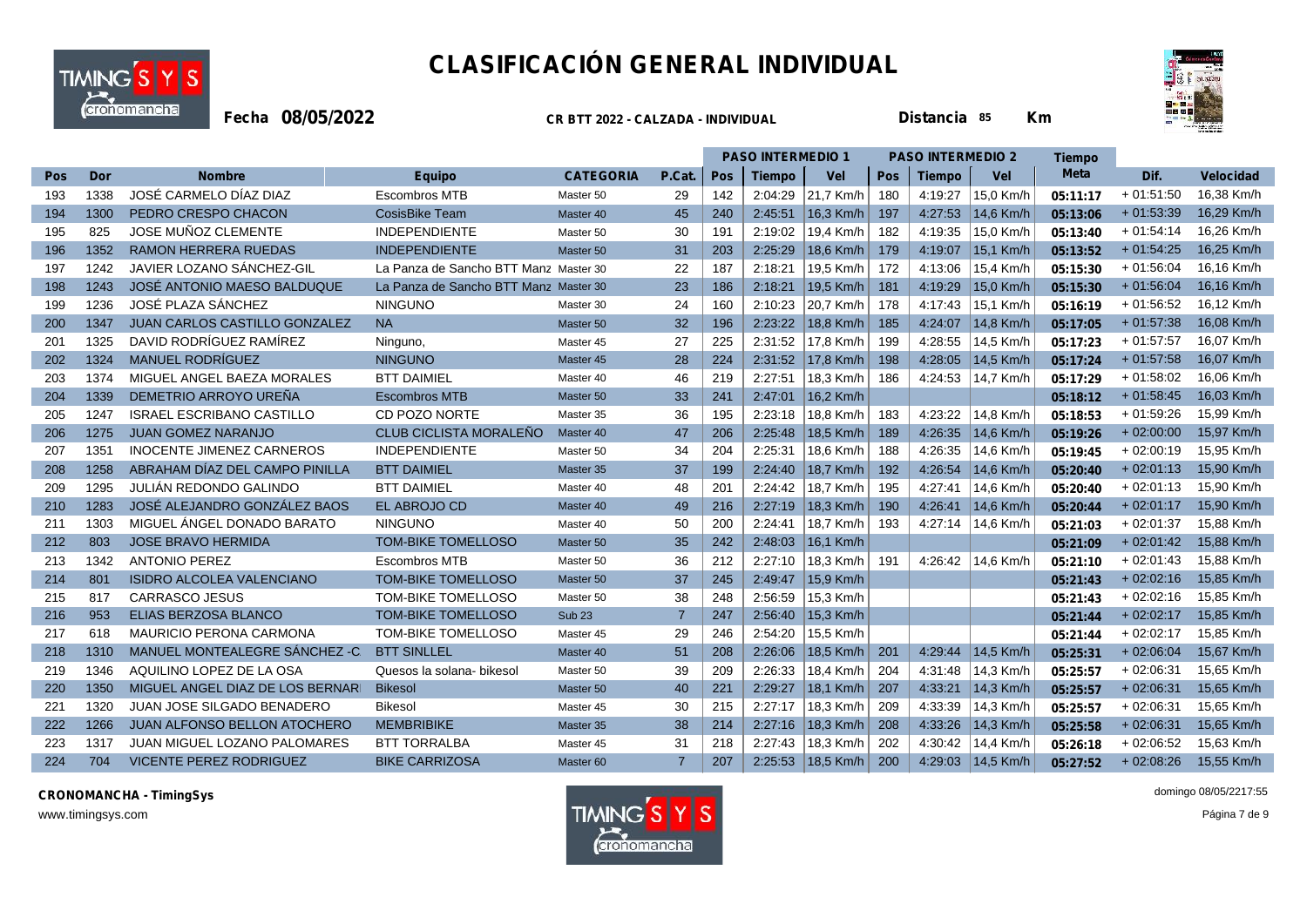

**08/05/2022**

**Fecha** *Km* **CR BTT 2022 - CALZADA - INDIVIDUAL**

*Distancia<sup>85</sup>*

|            |      |                                   |                                          |                      |        |     | <b>PASO INTERMEDIO 1</b> |                       |            | <b>PASO INTERMEDIO 2</b> |           | <b>Tiempo</b>               |             |            |  |
|------------|------|-----------------------------------|------------------------------------------|----------------------|--------|-----|--------------------------|-----------------------|------------|--------------------------|-----------|-----------------------------|-------------|------------|--|
| <b>Pos</b> | Dor  | <b>Nombre</b>                     | <b>Equipo</b>                            | <b>CATEGORIA</b>     | P.Cat. | Pos | <b>Tiempo</b>            | Vel                   | <b>Pos</b> | <b>Tiempo</b>            | Vel       | <b>Meta</b>                 | Dif.        | Velocidad  |  |
| 225        | 1260 | JOSÉ MARÍA MORALES PLATA          | <b>MP RACING BIKE TEAM</b>               | Master 35            | 39     | 189 | 2:18:47                  | 19.5 Km/h             | 203        | 4:30:52                  | 14.4 Km/h | 05:28:30                    | $+02:09:03$ | 15,52 Km/h |  |
| 226        | 14   | ALFONSO TORRES SÁNCHEZ            | Mpracing team bike                       | Elite                | 19     | 156 |                          | $2:09:43$ 20.8 Km/h   | 211        | 4:36:37                  | 14,1 Km/h | 05:28:30                    | $+02:09:04$ | 15,52 Km/h |  |
| 227        | 1284 | ALFONSO CAZALLAS                  | <b>BTT Patarratas</b>                    | Master 40            | 52     | 232 | 2:36:41                  | 17,2 Km/h             | 213        | 4:38:51                  | 14,0 Km/h | 05:28:35                    | $+02:09:09$ | 15,52 Km/h |  |
| 228        | 1358 | JUSTO HERNÁNDEZ LÓPEZ             | <b>INDEPENDIENTE</b>                     | Master 50            | 41     | 227 | 2:36:17                  | $17,3$ Km/h           |            |                          |           | 05:28:51                    | $+02:09:25$ | 15,51 Km/h |  |
| 229        | 1305 | CARLOS JAVIER FUENTES NUÑO        | Hienas team                              | Master 40            | 53     | 228 | 2:36:30                  | 17,3 Km/h             | 210        | 4:36:11                  | 14,1 Km/h | 05:29:17                    | $+02:09:50$ | 15,49 Km/h |  |
| 230        | 1259 | DANIEL LÓPEZ MORACHO              | El cid triatión                          | Master 35            | 40     | 210 | 2:26:41                  | $18,4$ Km/h           | 187        | 4:26:27                  | 14,6 Km/h | 05:30:03                    | $+02:10:37$ | 15,45 Km/h |  |
| 231        | 1282 | <b>VICTOR AGUILAR</b>             | El cid triatlón                          | Master 40            | 54     | 213 | 2:27:13                  | 18,3 Km/h             | 196        | 4:27:52                  | 14,6 Km/h | 05:30:03                    | $+02:10:37$ | 15,45 Km/h |  |
| 232        | 1335 | GUSTAVO DAVID RUIZ SÁNCHEZ DE L   | <b>CLUB MARATONIANO QUINT(</b>           | Master 45            | 32     | 235 | 2:41:09                  | $16,8$ Km/h           | 212        | 4:36:37                  | 14,1 Km/h | 05:30:06                    | $+02:10:39$ | 15,45 Km/h |  |
| 233        | 1276 | JOSÉ ÁLVARO BUSTOS DE LAMO        | no tengo club                            | Master 40            | 55     | 202 | 2:24:44                  | 18,7 Km/h             | 206        | 4:33:14                  | 14,3 Km/h | 05:30:22                    | $+02:10:55$ | 15,44 Km/h |  |
| 234        | 1225 | <b>JAIME PLAZA BALLESTEROS</b>    | Hienas team                              | Elite                | 20     | 231 | 2:36:33                  | 17,2 Km/h             |            |                          |           | 05:31:06                    | $+02:11:40$ | 15,40 Km/h |  |
| 235        | 1301 | ANTONIO MUÑOZ HERVÁS              | <b>INDEPENDIENTE</b>                     | Master 40            | 56     | 211 | 2:26:42                  | 18,4 Km/h             | 205        | 4:32:54                  | 14.3 Km/h | 05:31:19                    | $+02:11:52$ | 15,39 Km/h |  |
| 236        | 1318 | ALEX DE LA OSA                    | <b>Kenza Sport Team</b>                  | Master <sub>45</sub> | 33     | 197 | 2:24:01                  | 18,7 Km/h             | 215        | 4:41:40                  | 13.8 Km/h | 05:34:23                    | $+02:14:56$ | 15,25 Km/h |  |
| 237        | 1364 | ANTONIO CORPUS VALENCIA GONZÁL    | <b>BTT Patarratas</b>                    | Master <sub>60</sub> | 8      | 230 | 2:36:32                  | 17,2 Km/h             | 214        | 4:39:27                  | 14,0 Km/h | 05:35:12                    | $+02:15:46$ | 15,21 Km/h |  |
| 238        | 1315 | MIGUEL ÁNGEL LETRADO ARROYO       | <b>Escombros MTB</b>                     | Master 45            | 34     | 205 | 2:25:34                  | 18,5 Km/h             | 194        | 4:27:35                  | 14,6 Km/h | 05:42:05                    | $+02:22:38$ | 14,91 Km/h |  |
| 239        | 964  | <b>JUAN LUIS TORRIJOS TORRES</b>  | Mpracing team bike                       | Sub <sub>23</sub>    | 8      | 181 | 2:16:19                  | 19.8 Km/h             | 216        | 4:47:39                  | 13.6 Km/h | 05:45:30                    | $+02:26:03$ | 14.76 Km/h |  |
|            | 828  | <b>RUBEN PINAR LORENTE</b>        | <b>EKUON BRD RACING TEAM</b>             | Master 50            |        |     |                          |                       |            |                          |           | 11                          |             |            |  |
|            | 1219 | ANGEL VAQUERO TEBAR               | <b>NINGUNO</b>                           | Elite                |        |     |                          |                       |            |                          |           | $\mathbf{H}$                |             |            |  |
|            | 1256 | RAMÓN GÓMEZ                       | Mtb cascoloko                            | Master 35            |        |     |                          |                       |            |                          |           | ÷.                          |             |            |  |
|            | 1268 | PEDRO LEON LEON                   | Mariscos castellar                       | Master 35            |        |     |                          |                       |            |                          |           | $\mathbb{R}^2$              |             |            |  |
|            | 1271 | <b>VICTOR MANUEL GALAN GARCIA</b> | Kenza lap cc                             | Master 40            |        |     |                          |                       |            |                          |           | $\mathcal{V}^{\mathcal{A}}$ |             |            |  |
|            | 1272 | RICARDO MALDONADO GOMEZ           | <b>BTT TORRALBA</b>                      | Master 40            |        |     |                          |                       |            |                          |           | $\ddot{\phantom{a}}$        |             |            |  |
|            | 1274 | MOISÉS GONZÁLEZ ADÁN              | <b>INDEPENDIENTE</b>                     | Master 40            |        |     |                          |                       |            |                          |           | ÷.                          |             |            |  |
|            | 1296 | MANUEL DEL CASTILLO ACUÑA         | <b>CLUB TRIATLON FORJADORE Master 40</b> |                      |        |     | 1:56:18                  | 23,2 Km/h             |            |                          |           | $\ddot{\phantom{a}}$        |             |            |  |
|            | 1341 | <b>JOAQUIN GARCIA DAVID</b>       | Phi Grupo Polideportivo                  | Master 50            |        |     |                          |                       |            |                          |           | ÷.                          |             |            |  |
|            | 1345 | JOSÉ LUIS CANO RODRÍGUEZ          | <b>Escombros MTB</b>                     | Master 50            |        |     |                          |                       |            |                          |           | $\mathbf{H}$                |             |            |  |
|            | 1348 | VICENTE SALVADOR RUIZ CABALLER(   | <b>BTT Patarratas</b>                    | Master 50            |        |     |                          |                       |            |                          |           | ÷.                          |             |            |  |
|            | 1357 | ISIDRO HIDALGO PÉREZ              | Phi Grupo Polideportivo                  | Master 50            |        |     |                          |                       |            |                          |           | $\mathbb{R}^2$              |             |            |  |
|            | 20   | MIGUEL ÁNGEL MONTAÑÉS JIMÉNEZ     | LE PORT VÉLO                             | Elite                |        | 10  |                          | 1:35:02 28,4 Km/h     |            |                          |           | $\mathcal{C}^{\mathcal{C}}$ |             |            |  |
|            | 518  | <b>OSCAR LAGUNA GARCIA</b>        | <b>CC COSFYM</b>                         | Master 40            |        | 50  | 1:45:42                  | 25,5 Km/h             |            |                          |           | $\mathbf{H}$                |             |            |  |
|            | 613  | <b>BENITO MARQUINA JIMENEZ</b>    | <b>TOM-BIKE TOMELLOSO</b>                | Master 45            |        | 61  |                          | 1:49:00 24,8 Km/h     |            |                          |           | ÷.                          |             |            |  |
|            | 954  | DANIEL CIUDAD PIQUERAS            | <b>CC COSFYM</b>                         | Sub <sub>23</sub>    |        | 67  | 1:50:09                  | 24,5 Km/h             |            |                          |           | $\mathbf{H}$                |             |            |  |
|            | 1223 | ÁNGEL DANIEL MARTÍN GÓMEZ         | <b>INDEPENDIENTE</b>                     | Elite                |        | 222 |                          | $2:31:34$   17,8 Km/h |            |                          |           | 11                          |             |            |  |

**CRONOMANCHA - TimingSys**

**TIMING'S Y S Conformancina**